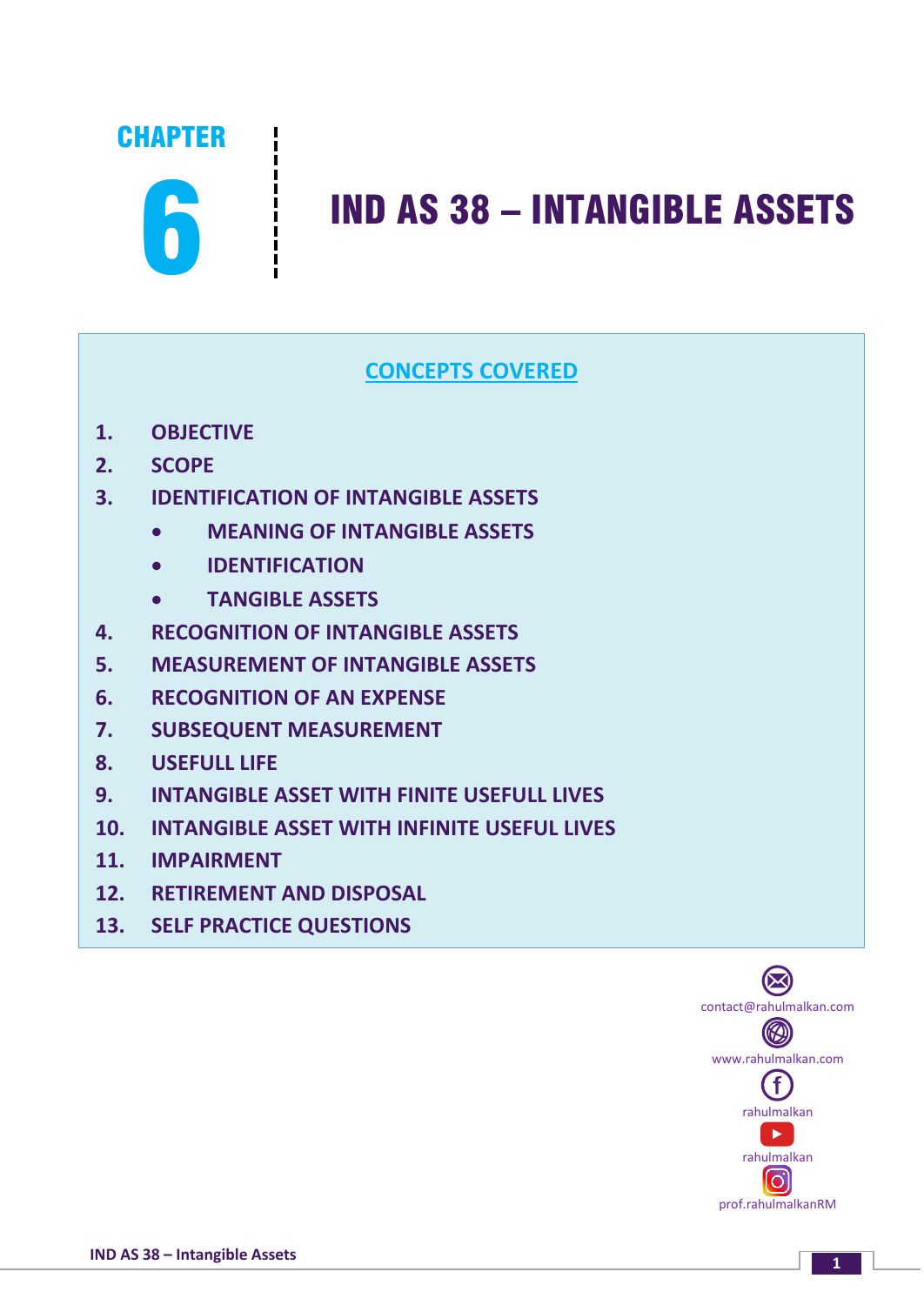#### **1. OBJECTIVE :**

The objective of this Standard is to prescribe the accounting treatment for intangible assets that are not dealt with specifically in another Standard. This Standard requires an entity to recognise an intangible asset if, and only if, specified criteria are met. This standard specifies the requirement of recognition, measurement and disclosures of Intangible Assets.

The Standard states that intangible assets are initially measured at cost, subsequently measured at cost or using the revaluation model, and amortised on a systematic basis over their useful lives unless the asset has an indefinite useful life, in which case it is not amortised.

#### **2. SCOPE :**

This standard is applied to all intangible assets. except

- Intangible Assets which are within the scope of other standard like
- Intangible assets held for sale in ordinary course of business (IND AS 2)
- Deferred tax Assets (IND AS 12)
- Leases (IND AS 17)
- Assets arising from employee benefits (IND AS 19)
- Financial Assets (IND AS 32)
- Goodwill arising from Business Combination (IND AS 103)
- Deferred acquisition costs and intangible assets arising from insurance cost (IND AS 104)
- Non current intangible assets held for sale (IND AS 105)
- Exploration for and Evaluation of Mineral Resources (IND AS 106)
- Assets arising from contracts with customers (IND AS 115)

#### **Intangible assets contained in or on a physical substance :**

Some intangible assets may be contained in or on a physical substance such as a compact disc (in the case of computer software), legal documentation (in the case of a license or patent) or film. In determining whether an asset that incorporates both tangible and intangible elements should be treated under Ind AS 16, Property, Plant and Equipment, or as an intangible asset under this Standard, an entity uses judgement to assess which element is more significant.

For example, computer software for a computer-controlled machine tool that cannot operate without that specific software is an integral part of the related hardware and it is treated as property, plant and equipment. The same applies to the operating system of a computer. When the software is not an integral part of the related hardware, computer software is treated as an intangible asset.

#### **Intangible assets on leases :**

In the case of a finance lease, the underlying asset may be either tangible or intangible. After initial recognition, a lessee accounts for an intangible asset held under a finance lease in accordance with this Standard. Rights under licensing agreements for items such as motion picture films, video recordings, plays, manuscripts, patents and copyrights are excluded from the scope of Ind AS 17, and are within the scope of this Standard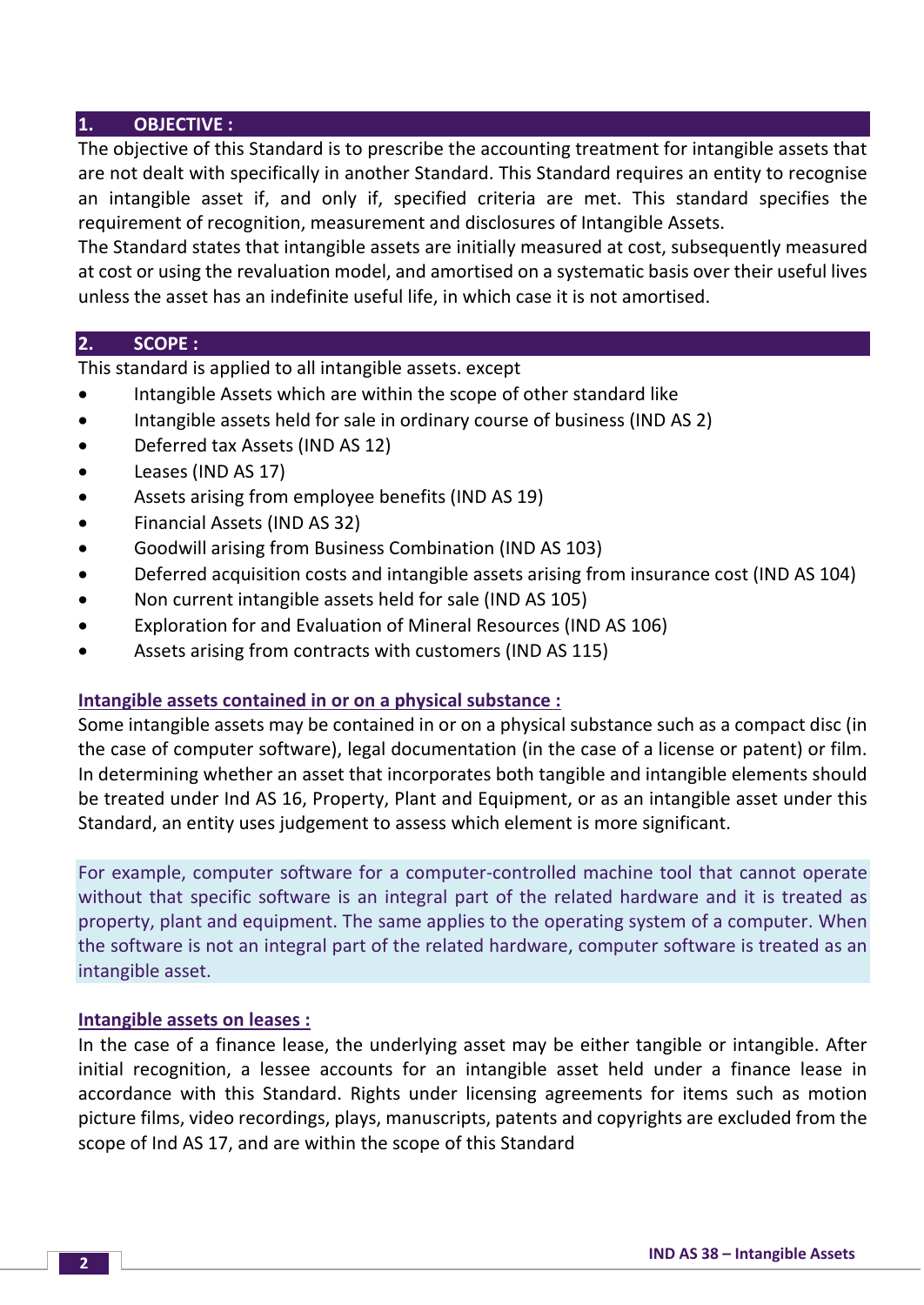For example, Pluto Ltd acquired some 'rights' from Mercury Ltd on lease for a period of 15 years. Mercury Ltd has accounted for such rights as an Intangible Assets. Mercury Ltd has estimated that the future economic benefits will be received by the entity for 15 years. At the time of initial recognition, Pluto (the lessee) will recognise such finance lease in accordance with the provisions given in Ind AS 17, Leases. After Initial recognition, such lease for intangibles will be accounted for in the books of Pluto Ltd in accordance with Ind AS 38, Intangible Assets.

#### **Intangible assets used in the extractive and insurance industries :**

This Standard does not apply to expenditure on the exploration for, or development and extraction of, oil, gas and mineral deposits in extractive industries and in the case of insurance contracts. However, this Standard applies to other intangible assets used (such as computer software), and other expenditure incurred (such as start-up costs), in extractive industries or by insurers.

# **3. IDENTIFICATION OF INTANGIBLE ASSETS :**

# **3.1. MEANING OF INTANGIBLE ASSETS :**

An intangible asset is an

- identifiable
- non-monetary asset without physical substance



# **Intangible Asset**

Common examples of items encompassed by these broad headings are:

- Computer software
- Patents
- Copyrights
- Motion picture films
- Customer lists
- Mortgage servicing rights
- Fishing licenses
- Import quotas
- Franchises
- Customer or supplier relationships
- Customer loyalty
- Market share and marketing rights.
- Intangible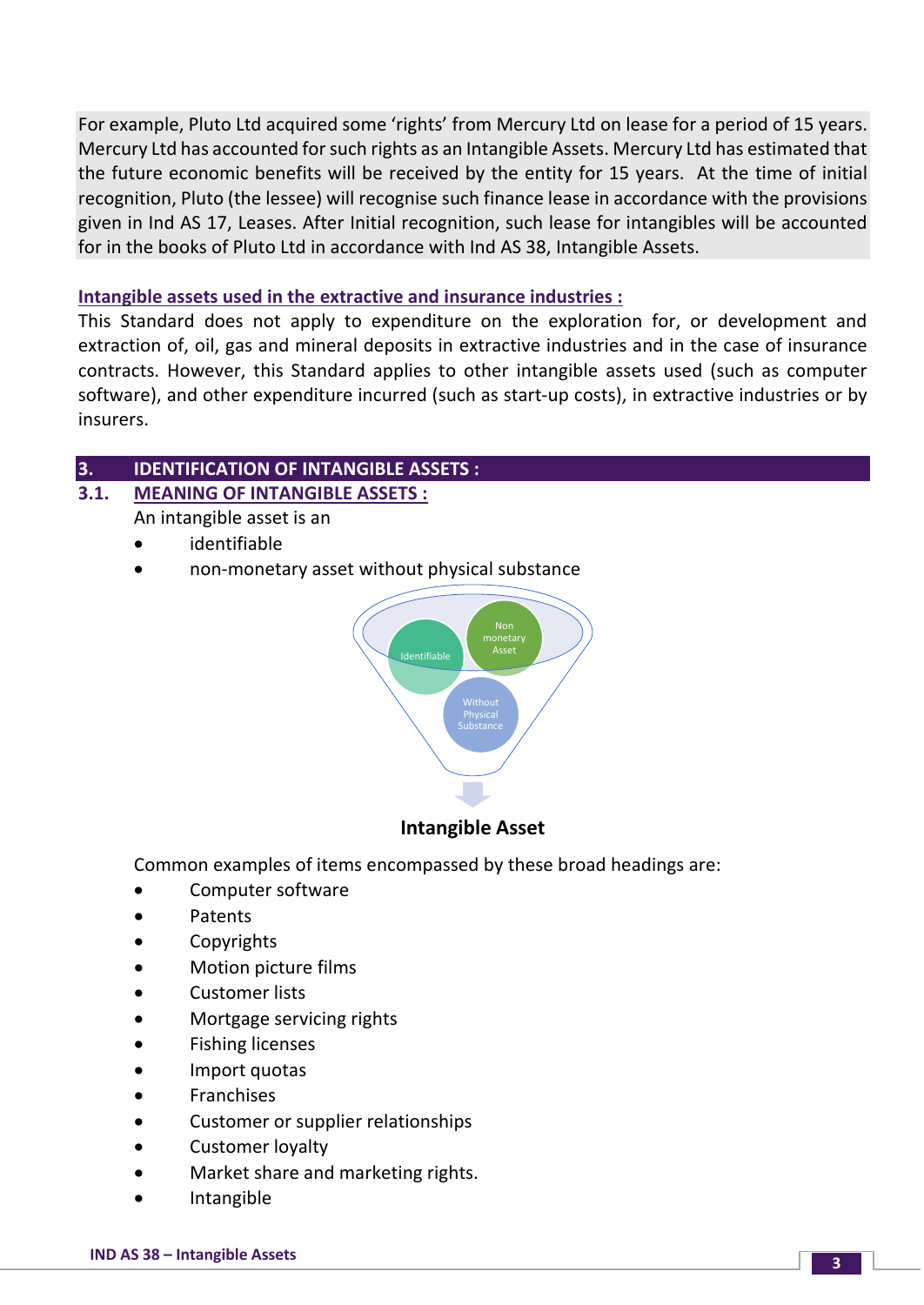

Not necessarily all of the above item meet the conditions of recognizing as an Intangible Assets within purview of this standard:

- Identifiability
- Control over a Resource (Asset) and
- Existence of Future Economic Benefits

Note: If an item within the scope of this Standard does not meet the definition of an intangible asset, expenditure to acquire it or generate it internally is recognised as an expense when it is incurred. However, if the item is acquired in a business combination, it forms part of the goodwill recognised at the acquisition date.

# **3.2 IDENTIFICATION :**





# **Question 1 – Sun Ltd.**

Sun Ltd has an expertise in consulting business. In past years, company has gained a market share for its services of 30 percent and considers recognizing it as an intangible asset. Is the action by company is justified?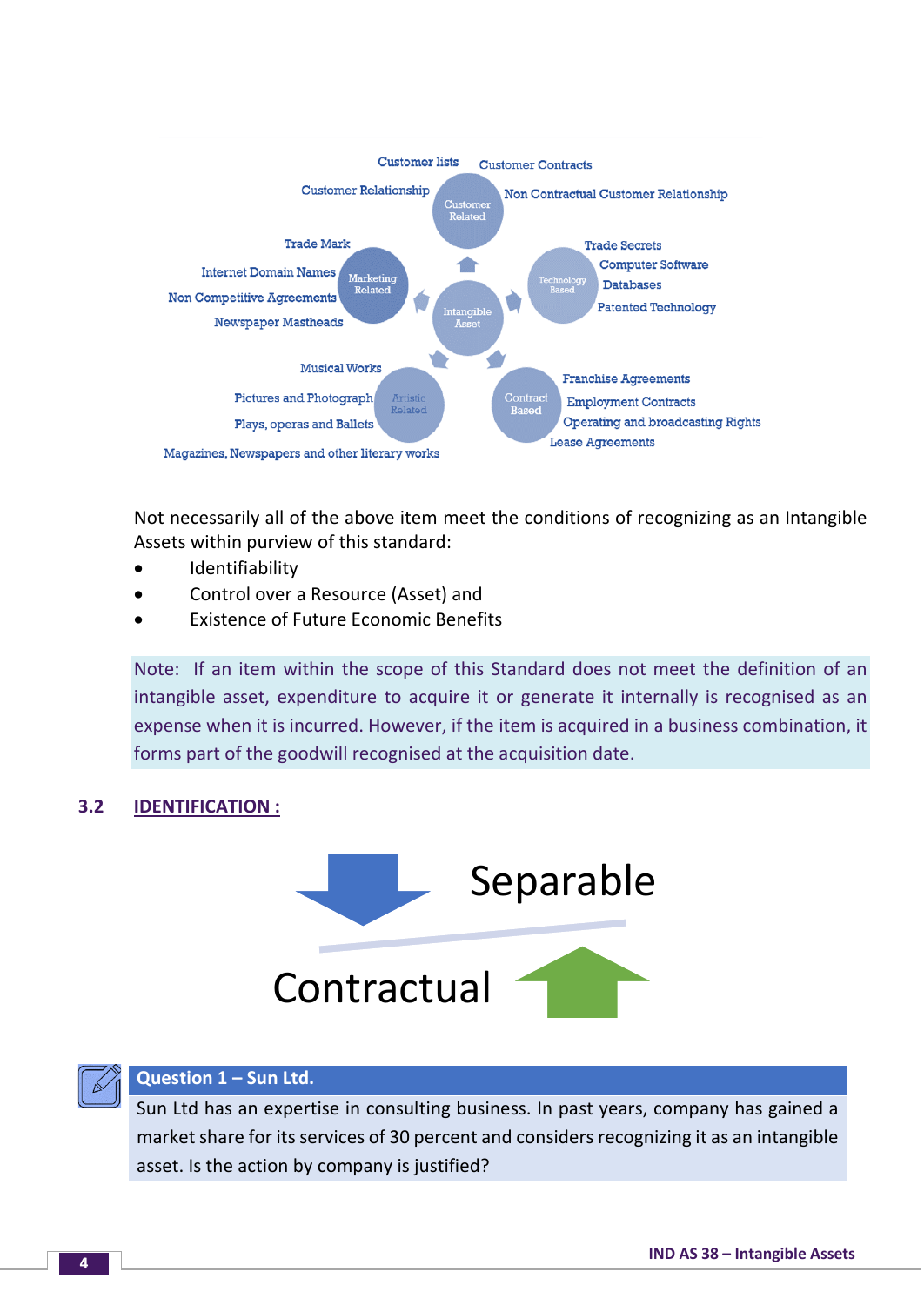# **3.2 TANGIBLE ASSETS :**



#### An asset is a

- (a) resource:
- (b) controlled by an entity
- (c) as a result of past events; and
- (d) from which future economic benefits are expected to flow to the entity.



An entity controls an asset if the entity has the power to obtain the future economic benefits flowing from the underlying resource and to restrict the access of others to those benefits. The capacity of an entity to control the future economic benefits from an intangible asset would normally stem from legal rights that are enforceable in a court of law.

#### **Example :**

An entity may have a portfolio of customers or a market share and expect that, because of its efforts in building customer relationships and loyalty, the customers will continue to trade with the entity. However, in the absence of legal rights to protect, or other ways to control, the relationships with customers or the loyalty of the customers to the entity, the entity usually has insufficient control over the expected economic benefits from customer relationships and loyalty for such items (e.g. portfolio of customers, market shares, customer relationships and customer loyalty) to meet the definition of intangible assets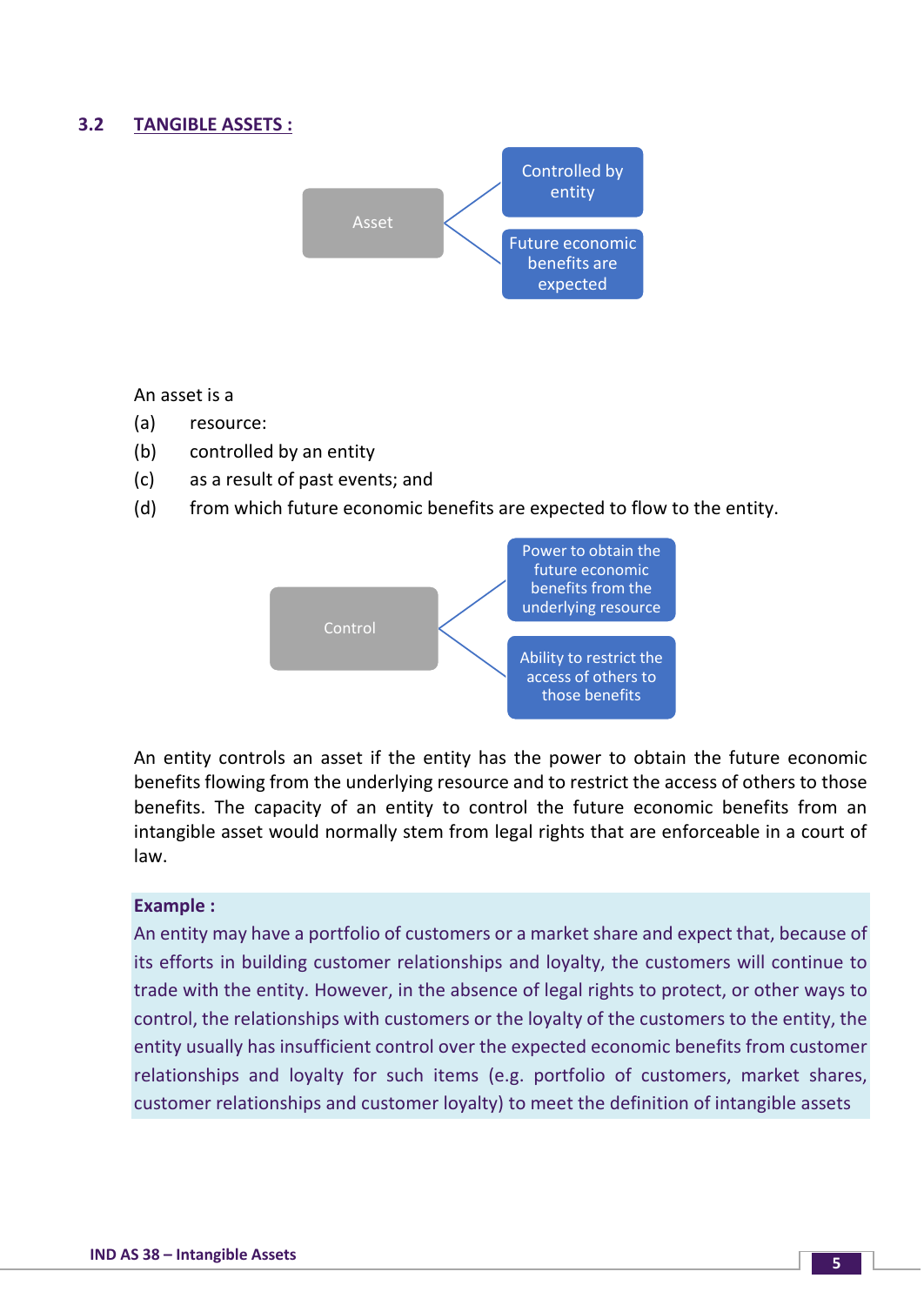

# **Question 2 – Company XYZ Ltd.**

Company XYZ Ltd. has provided training to its staff on various new topics like GST, Ind AS etc. to ensure the compliance as per the required law. Can the company recognise such cost of staff training as intangible asset?

The future economic benefits flowing from an intangible asset may include:

- (a) Revenue from the sale of products or services;
- (b) Cost savings; or

Other benefits resulting from the use of the asset by the entity.

# **4. RECOGNITION OF INTANGIBLE ASSETS :**





# **Question 3 – Pluto Ltd.**

Pluto Ltd. intends to open a new retail store in a new location in the next few weeks. Pluto Ltd has spent a substantial sum on a series of television advertisements to promote this new store. The Company has paid an amount of Rs.800,000 for advertisements before 31st March, 2011. Rs.700,000 of this sum relates to advertisements shown before 31st March, 2011 and Rs.100,000 to advertisements shown in April, 2011. Since 31st March, 2011. The Company has paid for further advertisements costing Rs.400,000. Pluto Ltd is of view that such costs can be carried forward as intangible assets. Since market research indicates that this new store is likely to be highly successful. Please explain and justify the treatment of the above costs in the financial statements for the year ended 31st March, 2011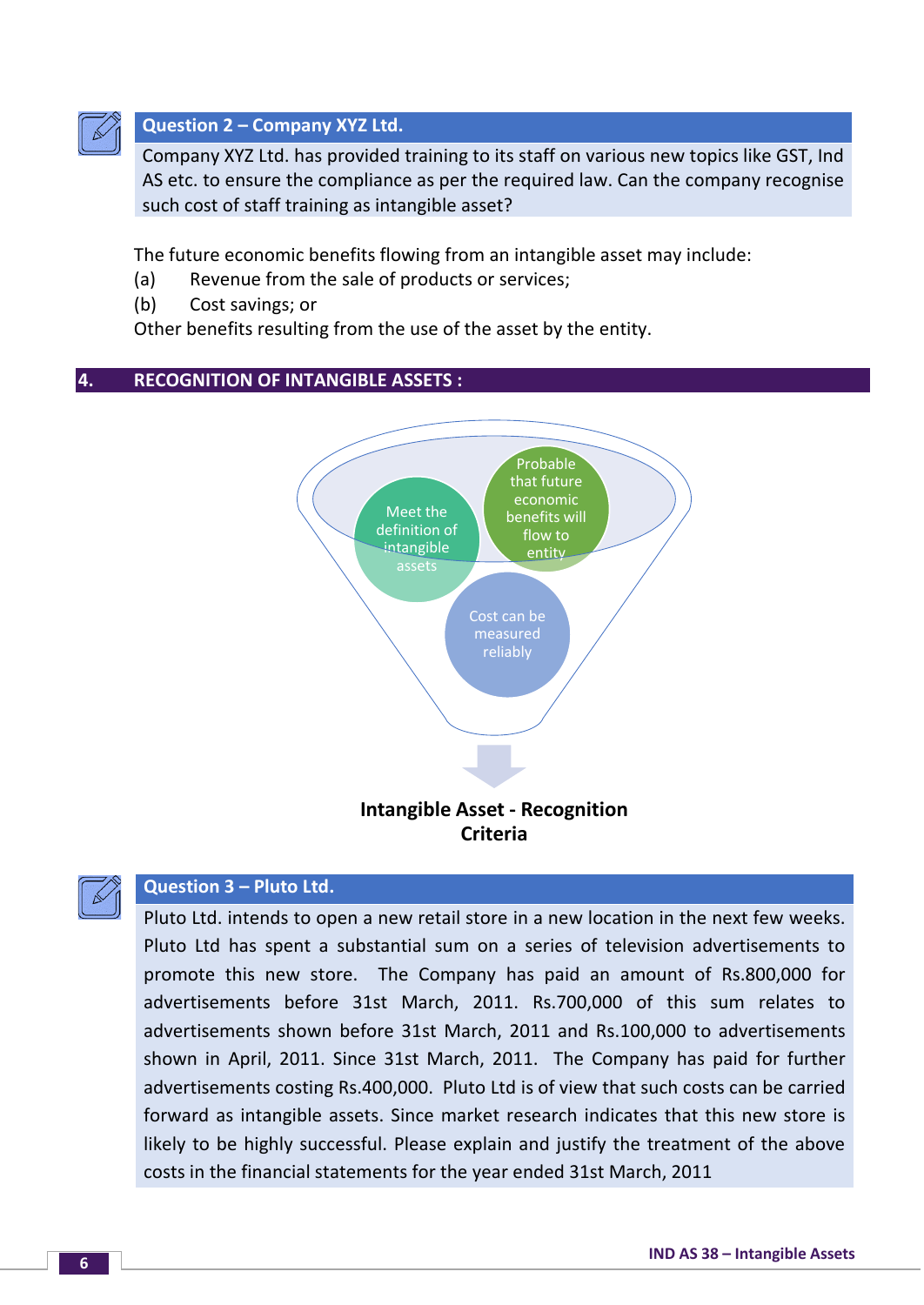

# **Question 4 – Mercury Ltd.**

Mercury Ltd. is preparing its accounts for the year ended 31st March, 2012 and is unsure about how to treat the following items.

- (a) The company completed a grand marketing and advertising campaign costing Rs.4.8 lakh. The finance director had authorised this campaign on the basis that it would create Rs.8 lakh of additional profits over the next three years.
- (b) A new product was developed during the year. The expenditure totaled Rs.3 lakh of which Rs.1.5 lakh was incurred prior to 30th September, 2011, the date on which it became clear that the product was technically viable. The new product will be launched in the next four months and its recoverable amount is estimated at Rs.1.4 lakh.
- (c) Staff participated in a training programme which cost the company Rs.5 lakh. The training organisation had made a presentation to the directors of the company outlining that incremental profits to the business over the next twelve months would be Rs.7 lakh.

What amounts should appear as intangible assets in accordance with Ind AS 38 and Ind AS 36 in Mercury's balance sheet as on 31st March, 2012?

# **5. MEASUREMENT OF INTANGIBLE ASSETS :**

An intangible asset should be measured initially at cost.



Generally, the price an entity pays to acquire separately an intangible asset will reflect expectations about the probability that the expected future economic benefits associated with asset will flow to the entity. In other words, the entity expects there to be an inflow of economic benefits, even if there is uncertainty about the timing or the amount of the inflow.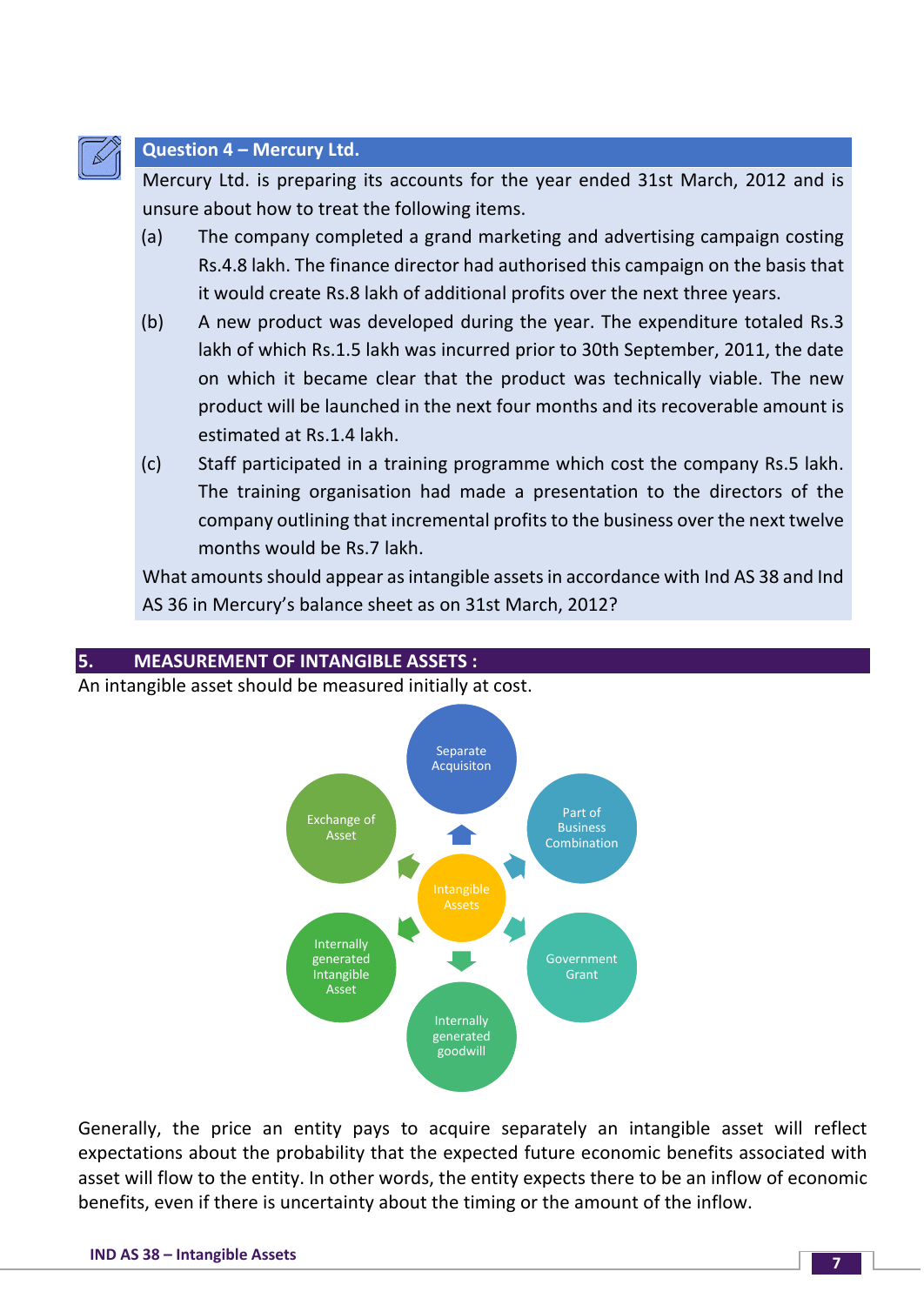#### **SEPARATE ACQUISITION :**

Purchase price including import duties and nonrefundable purchase taxes

Directly attributable Cost of preparing the asset for its indended use. (Cost of Employee Benefits, Professional and Legal Fees Cost of Testing)

Cost of introducing a new product or service. (including cost of advertising and promotional activities

Cost of conducting business in a new location or with a new class of customer (including cost of staff training)

Administrative and other general overhead costs

# **Question 5 – Jupiter Ltd.**

Jupiter Ltd. Acquires new energy efficient technology that will significantly reduce its energy costs for manufacturing

Exclusion

**NCLUSION** 

- 1. Costs of new solar technology 10,00,000
- 2. Trade discount provided (1,00,000)
- 3. Training course for staff in new technology 50,000
- 4. Initial testing of new technology 35,000
- 5. Losses incurred while other parts of plant shut down during testing and training  $-25,000$

Calculate the amount of Intangible Asset.



# **Question 6 – Venus India Private Ltd.**

Venus India Private Ltd acquired a software for its internal use costing Rs.10,00,000. The amount payable for the software was Rs.600,000 immediately and Rs.400,000 in one year time. The other expenditure incurred were:- **38 Internal Concernsition**<br> **38 Internal Concernsition**<br> **38 Internal Concernsition**<br> **38 Internal Concernsition**<br> **28 Internal Concernsition**<br> **28 Internal Concernsition**<br> **38 Internal Concernsition**<br> **28 Internal Concer** 

- Purchase tax : Rs.1,00,000
- Entry Tax : 10% ( recoverable later from tax department)
- Legal fees: Rs.87,000
- Consultancy fees for implementation : Rs.1,20,000
- Cost of capital of the company is 10%.

Calculate the cost of the software on initial recognition using the principles of Ind AS 38 Intangible Assets.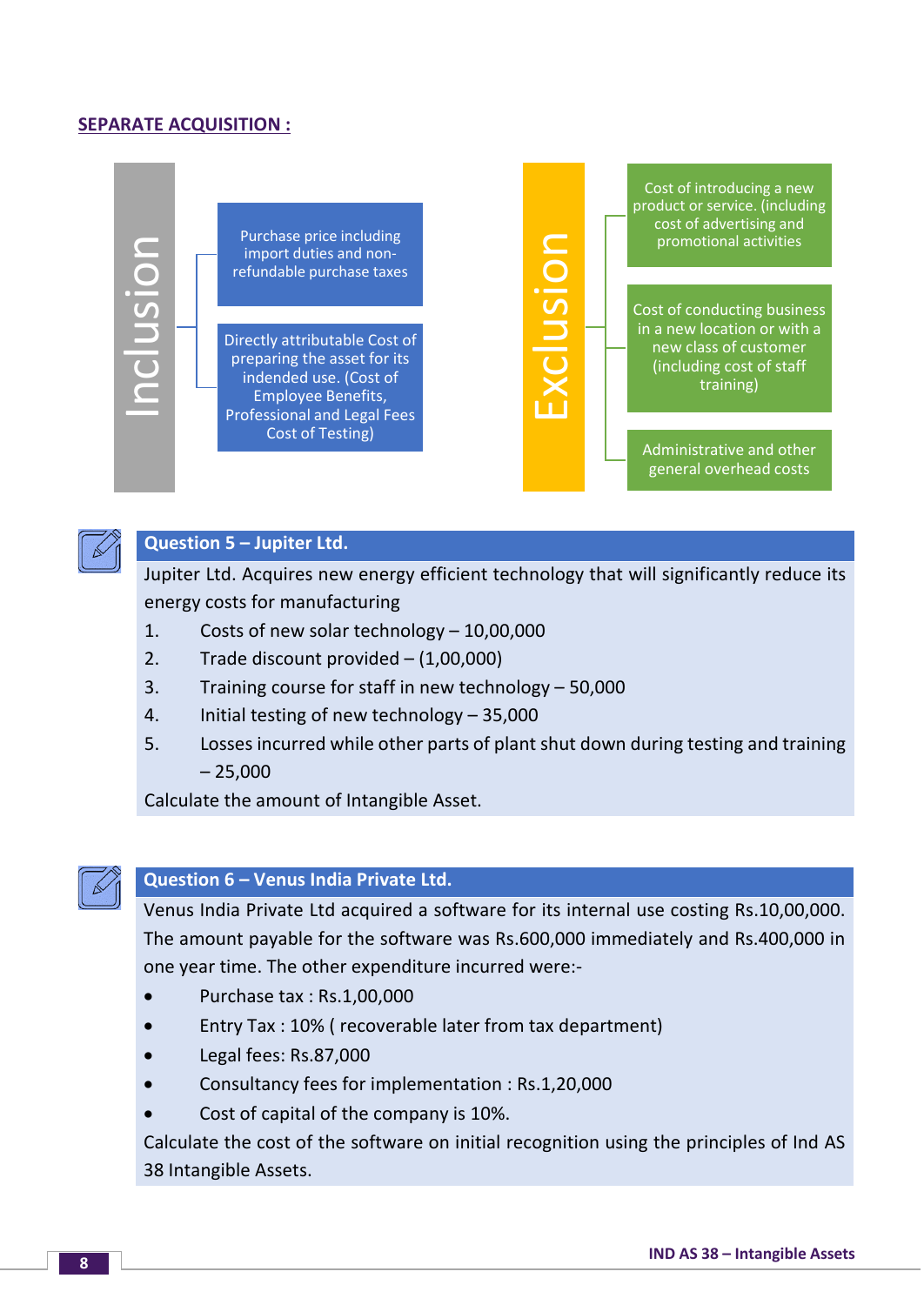# **PART OF BUSINESS COMBINATION :**

An acquirer recognises at the acquisition date, separately from goodwill, an intangible asset of the acquiree, irrespective of whether the asset had been recognised by the acquiree before the business combination

If an intangible asset acquired in a business combination is separable or arises from contractual or other legal rights, sufficient information exists to measure reliably the fair value of the asset.



# **Question 7 – Business Combination**

Business Combination On 31st March, 20X1, Earth India Ltd paid Rs.50,00,000 for a 100% interest in Sun India Ltd. At that date Sun Ltd's. net assets had a fair value of Rs.30,00,000.

In addition, Sun Ltd also held the following rights:

Trade Mark named "GRAND" – valued at Rs.180,000 using a discounted cash flow technique.

Sole distribution rights to an electronic product. Future cash flows from which are estimated to be Rs.150,000 per annum for the next 6 years.

10% is considered an appropriate discount rate.

The 6 year, 10% annuity factor is 4.36.

Calculate goodwill and other Intangible assets arising on acquisition.

# **GOVERNMENT GRANT :**

In accordance with Ind AS 20, Accounting for Government Grants and Disclosure of Government Assistance, an entity should recognise both the intangible asset and the grant initially at fair value.

# **EXCHANGE OF ASSETS :**

One or more intangible assets may be acquired in exchange for a non-monetary asset or assets, or a combination of monetary and non-monetary assets.

- 1. The cost of such an intangible asset is measured at fair value
- 2. If the acquired asset is not measured at fair value, its cost is measured at the carrying amount of the asset given up.

No intangible asset can be recognised unless its cost can be measured reliably. If an entity is able to measure reliably the fair value of either the asset received or the asset given up, then the fair value of the asset given up is used to measure cost. However, if the fair value of the asset received is more clearly evident, then fair value of the asset received is taken up as cost.



# **Question 8 – Sun Ltd.**

Sun Ltd. acquired a software from Earth Ltd. in exchange for a telecommunication license. The telecommunication license is carried at Rs.5,00,000 in the books of Sun Ltd. The Software is carried at Rs.10,000 in the books of the Earth Ltd which is not the fair value.

Advise journal entries in the following situations in the books of Sun Ltd and Earth Ltd:-

- 1) Fair value of software is Rs.5,20,000 and fair value of telecommunication license
- is Rs.5,00,000.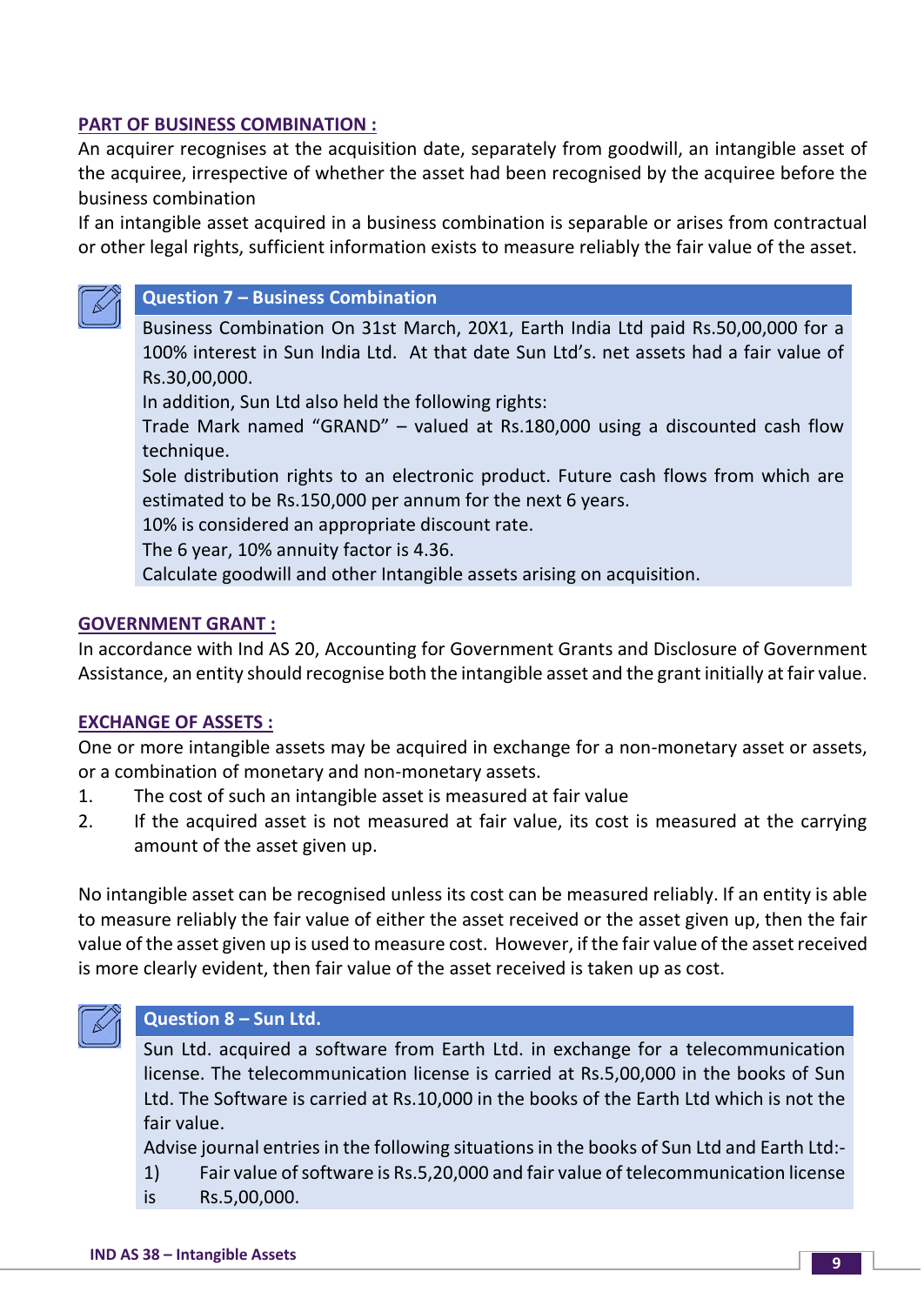- 2) Fair Value of Software is not measureable. However similar Telecommunication license is transacted by another company at Rs.4,90,000.
- 3) Neither Fair Value of Software nor Telecommunication license could be reliably measured.

# **INTERNALLY GENERATED GOODWILL :**

This standard prohibits the recognition of internally generated goodwill as an asset.

Internally generated goodwill is not recognised as an asset because it is not an identifiable resource (i.e. it is not separable nor does it arise from contractual or other legal rights) controlled by the entity that can be measured reliably at cost.

# **INTERNALLY GENERATED INTANGIBLE ASSET :**

It is sometimes difficult to assess whether an internally generated intangible asset qualifies for recognition because of problems in:

- 1. identifying whether and when there is an identifiable asset that will generate expected future economic benefits; and
- 2. determining the cost of the asset reliably.

Therefore, in addition to complying with the general requirements for the recognition and initial measurement of an intangible asset, this standard includes additional recognition criteria for internally generated intangible assets which expand on the general recognition criteria.

To assess whether an internally generated intangible asset meets the criteria for recognition, an entity classifies the generation of the asset into:

- 1. a research phase; and
- 2. a development phase.

If an entity cannot distinguish the research phase from the development phase of an internal project to create an intangible asset, the entity treats the expenditure on that project as if it were incurred in the research phase only.

#### **Research phase :**

Research is original and planned investigation undertaken with the prospect of gaining new scientific or technical knowledge and understanding.

- No intangible asset arising from research (or from the research phase of an internal project) should be recognised. Expenditure on research (or on the research phase of an internal project) should be recognised as an expense when it is incurred.
- In the research phase of an internal project, an entity cannot demonstrate that an intangible asset exists that will generate probable future economic benefits. Therefore, this expenditure is recognised as an expense when it is incurred.

# **Examples of research activities are :**

• activities aimed at obtaining new knowledge;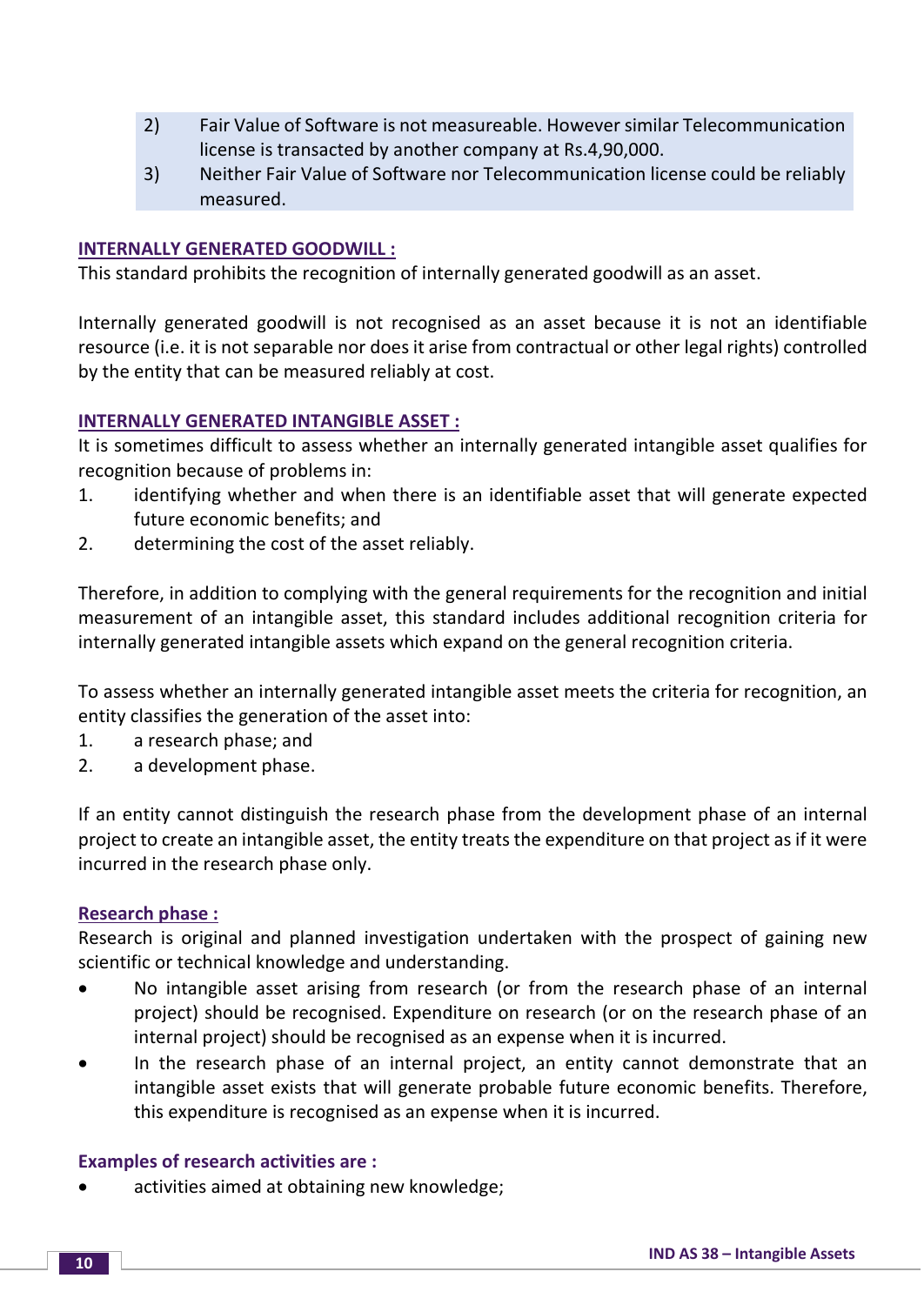- the search for, evaluation and final selection of, applications of research findings or other knowledge;
- the search for alternatives for materials, devices, products, processes, systems or services; and
- the formulation, design, evaluation and final selection of possible alternatives for new or improved materials, devices, products, processes, systems or services.

# **Development Phase :**

Development is the application of research findings or other knowledge to a plan or design for the production of new or substantially improved materials, devices, products, processes, systems or services before the start of commercial production or use.

An intangible asset arising from development (or from the development phase of an internal project) should be recognised if, and only if, an entity can demonstrate all of the following:

- 1. Technical feasibility of completion of Intangible asset to make it available for use or sale
- 2. Intention to complete the intangible asset and use or sell it
- 3. Ability to use or sell the intangible asset.
- 4. How the intangible asset will generate probable future economic benefits. Among other things, the entity can demonstrate the existence of a market for the output of the intangible asset or the intangible asset itself or, if it is to be used internally, the usefulness of the intangible asset.
- 5. Adequate resources (like technical, financial or others) to complete the development.
- 6. Ability to measure reliably the expenditure attributable to the intangible asset during its development.

The cost of an internally generated intangible<br> **11** directly attributable costs<br> **11** directly attributable costs<br> **12** –<br> **12** –<br> **12** –<br> **12** asset to be capable of operating in the manner<br> **12**<br> **12** intended by manage The cost of an internally generated intangible asset comprises all directly attributable costs necessary to create, produce, and prepare the asset to be capable of operating in the manner intended by management.

- Costs of materials and services used or consumed in generating the intangible asset
- Costs of employee benefits (as defined in BAS 19) arising from the generation of the intangible asset
- Fees to register a legal right
- Amortisation of patents and licences that are used to generate the intangible asset

This standard prohibits reinstatement of expenditure previously recognised as an expense.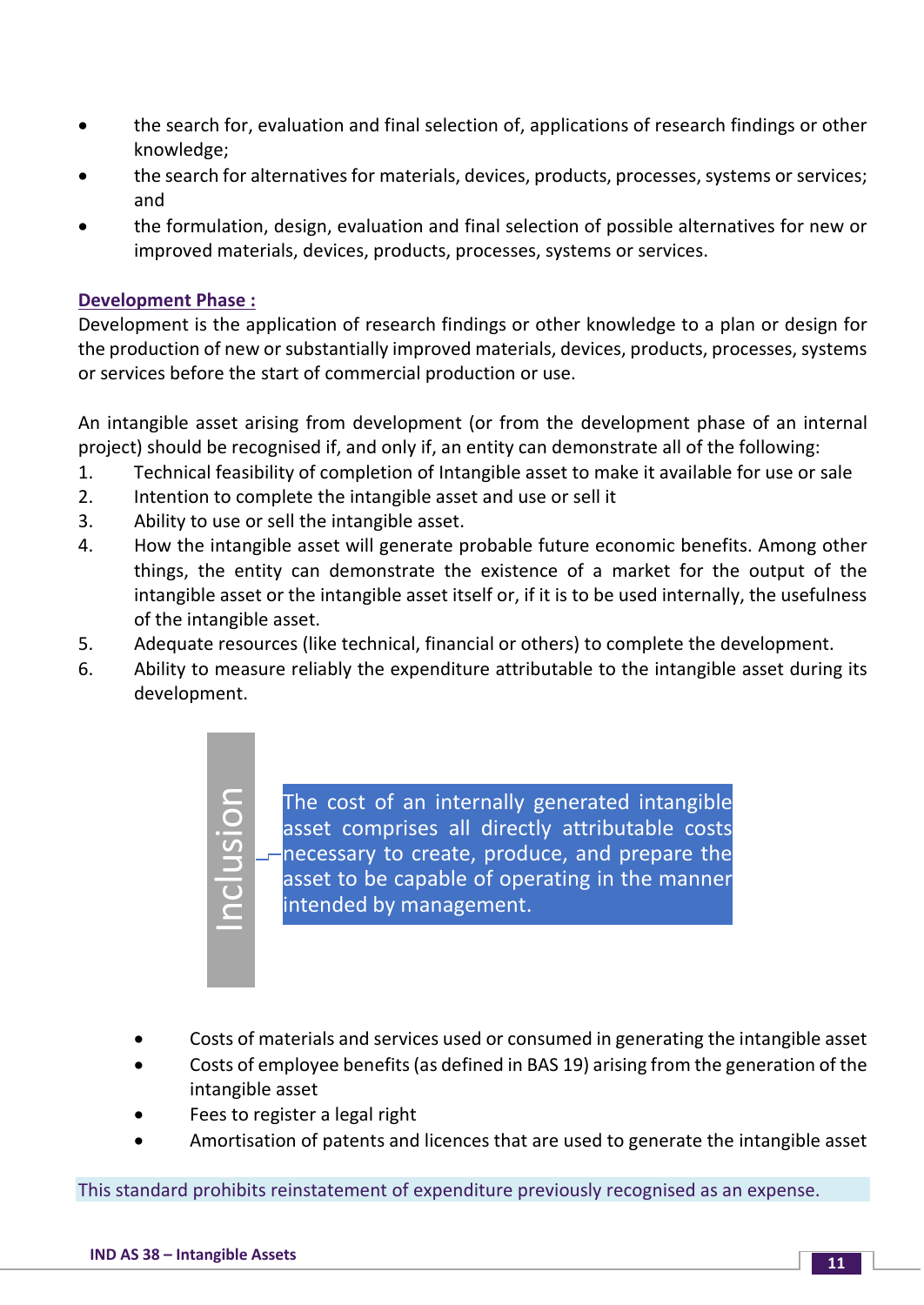selling, administrative and other general overhead expenditure unless this expenditure can be directly attributed to preparing the asset for use;

identified inefficiencies and initial operating losses incurred before the asset achieves planned performance; and

expenditure on training staff to operate the asset.



# **Question 9 – Venus Ltd.**

Venus Ltd. is preparing its accounts for the year ended 31st March, 2012 and is unsure how to treat the following items.

- Company has completed a big marketing and advertising campaign costing Rs.2,40,000. The finance director had authorized this campaign on the basis that it would create Rs.5,00,000 of additional profits over the next three years.
- **12 IDENTIFY IS a stationary of the interaction of the process in the interaction of the asset celebre of the asset celebre of the asset celebre of the asset celebre of the asset celebre of the asset celebre of the space** • A new product was developed during the year. The expenditure totaled Rs.1,50,000 of which Rs.1,00,000 was incurred prior to 30th September, 20X1, the date on which it became clear that the product was technically viable. The new product will be launched in the next four months and its recoverable amount is estimated at Rs.70,000.
	- Staff participated in a training programme which cost the company Rs.300,000. The training organization had made a presentation to the directors of Baxter outlining that incremental profits to the business over the next twelve months would be Rs.500,000.

What amounts should appear as assets in Venus Ltd. Balance sheet as at 31st March, 2012?



# **Question 10 – Venus Ltd.**

Development Phase Expenditure on a new production process in 2011-2012:

|                            | Rs.   |
|----------------------------|-------|
| 1st April to 31st December | 2,700 |
| 1st January to 31st March  | 900   |
|                            | 3,600 |

The production process met the intangible asset recognition criteria for development on 1st January, 2012. The amount estimated to be recoverable from the process is Rs.1,000.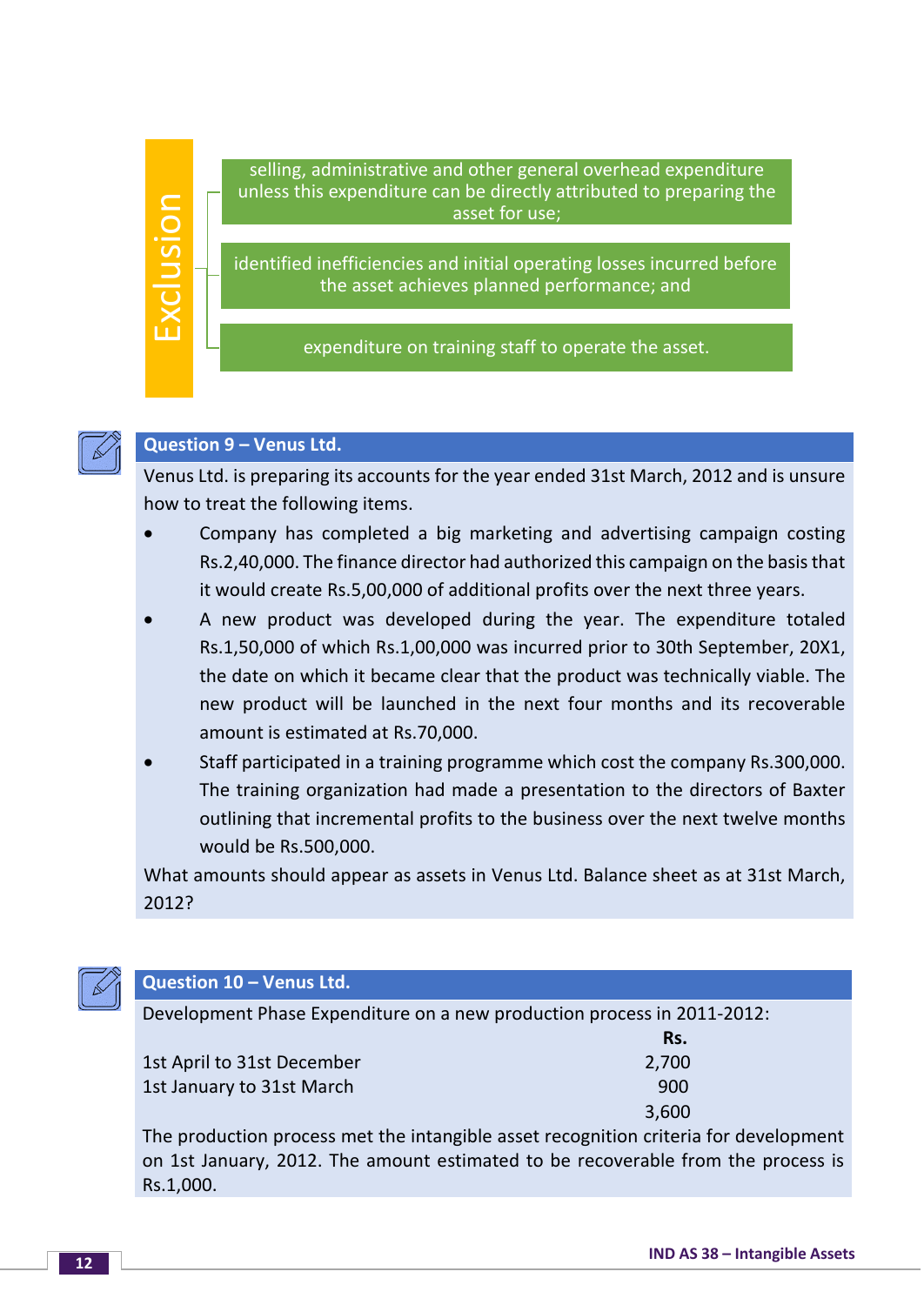What is the carrying amount of the intangible asset at 31st March, 2012 and the charge to profit or loss for 2011-2012?

Expenditure incurred in FY 2012-2013 is Rs.6,000.

At 31st March, 2013, the amount estimated to be recoverable from the process (including future cash outflows to complete the process before it is available for use) is Rs.5,000.

What is the carrying amount of the intangible asset at 31st March, 2013 and the charge to profit or loss for 2012-2013?

# **6. RECOGNITION OF AN EXPENSE :**

Expenditure on an intangible item should be recognised as an expense when it is incurred unless: it forms part of the cost of an intangible asset that meets the recognition criteria; or

the item is acquired in a business combination and cannot be recognised as an intangible asset. In such case, it forms part of the amount recognised as goodwill at the acquisition date.

This standard states that the following types of expenditure should always be recognised as an expense:

- 1. expenditure on research (except when it is acquired as part of a business combination);
- 2. expenditure on start-up activities (i.e. start-up costs), unless this expenditure is included in the cost of an item of property, plant and equipment in accordance with Ind AS 16. Startup costs may consist of:
	- a. establishment costs such as legal and secretarial costs incurred in establishing a legal entity;
	- b. expenditure to open a new facility or business (i.e. pre-opening costs);
	- c. expenditures for starting new operations or launching new products or processes (i.e. pre-operating costs);
- 3. expenditure on training activities;
- 4. expenditure on advertising and promotional activities (including mail order catalogues); and
- 5. expenditure on relocating or reorganising part or all of an entity

# **7. SUBSEQUENT MEASUREMENT :**

An entity should choose either the **cost model** or the **revaluation model** as its accounting policy.

**Revaluation Model :** After initial recognition, an intangible asset is carried at a revalued amount, being its fair value at the date of the revaluation less any subsequent accumulated amortisation and any subsequent accumulated impairment losses.

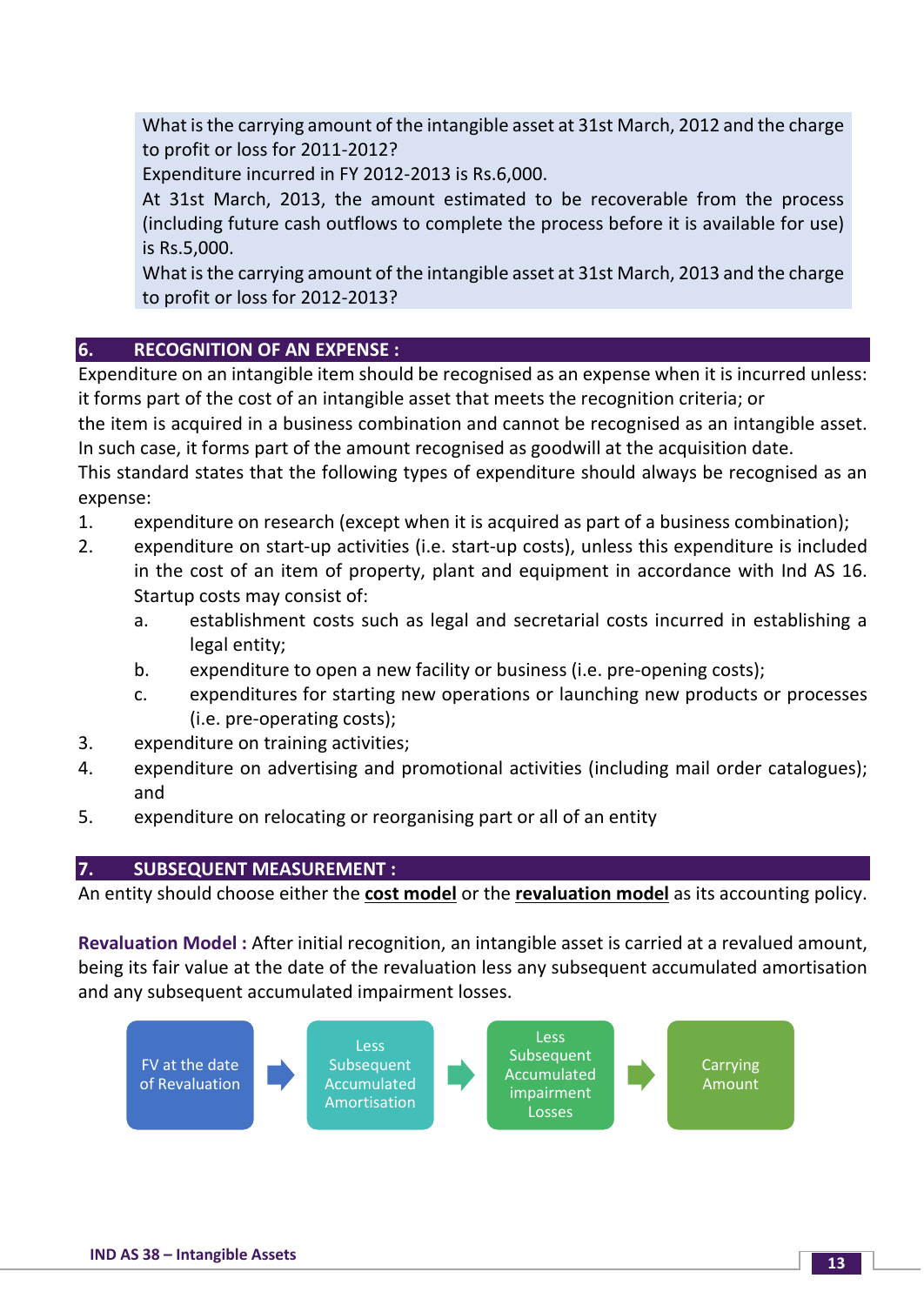**Cost Model :** After initial recognition, an intangible asset is carried at its cost less any accumulated amortization and any accumulated impairment losses.



#### **Frequency of revaluations :**

- 1. Revaluations should be made with such regularity that at the end of the reporting period the carrying amount of the asset does not differ materially from its fair value.
- 2. Some intangible assets may experience significant and volatile movements in fair value, thus necessitating annual revaluation. Such frequent revaluations are unnecessary for intangible assets with only insignificant movements in fair value.

#### **Scope of revaluations :**

- 1. If an intangible asset is accounted for using the revaluation model, all the other assets in its class should also be accounted for using the same model, unless there is no active market for those assets.
- 2. If an intangible asset in a class of revalued intangible assets cannot be revalued because there is no active market for this asset, the asset is carried at its cost less any accumulated amortisation and impairment losses.

# **Treatment of surplus or deficit arising on revaluation :**

- 1. If an intangible asset's carrying amount is increased as a result of a revaluation, the increase shall be recognised in other comprehensive income and accumulated in equity under the heading of revaluation surplus.
- 2. However, the increase shall be recognised in profit or loss to the extent that it reverses a revaluation decrease of the same asset previously recognised in profit or loss.
- 3. If an intangible asset's carrying amount is decreased as a result of a revaluation, the decrease shall be recognised in profit or loss.
- 4. However, the decrease shall be recognised in other comprehensive income to the extent of any credit balance in the revaluation surplus in respect of that asset. The decrease recognised in other comprehensive income reduces the amount accumulated in equity under the heading of revaluation surplus.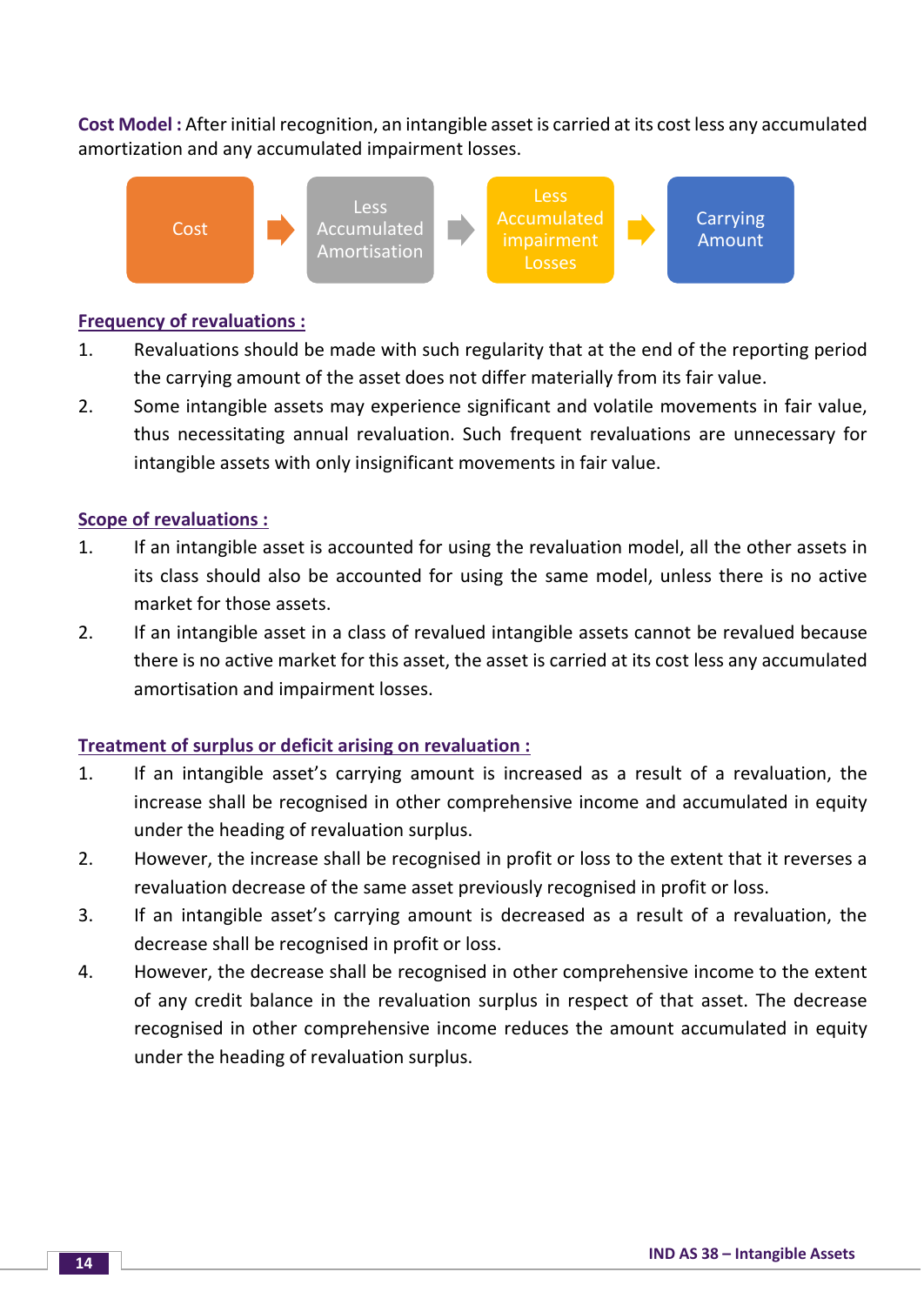



# **Question 11 – Saturn Ltd.**

- 1. Saturn Ltd. acquired an intangible asset on 31st March, 2011 for Rs.1,00,000. The asset was revalued at Rs.1,20,000 on 31st March, 2012and Rs.85,000 on 31st March, 2013.
- 2. Jupiter Ltd. acquired an intangible asset on 31st March, 2011 for Rs.1,00,000. The asset was revalued at Rs.85,000 on 31st March, 2012 and at Rs.1,05,000 on 31st March, 2013.

Assuming that the year-end for both companies is 31st March, and that they both use the revaluation model, show how each of these transactions should be dealt with in the financial statements. Explain the treatment for revaluation of intangible asset. Ignore computation of amortization on them for ease of understanding.

At 31st March, 2013, the amount estimated to be recoverable from the process (including future cash outflows to complete the process before it is available for use) is Rs.5,000.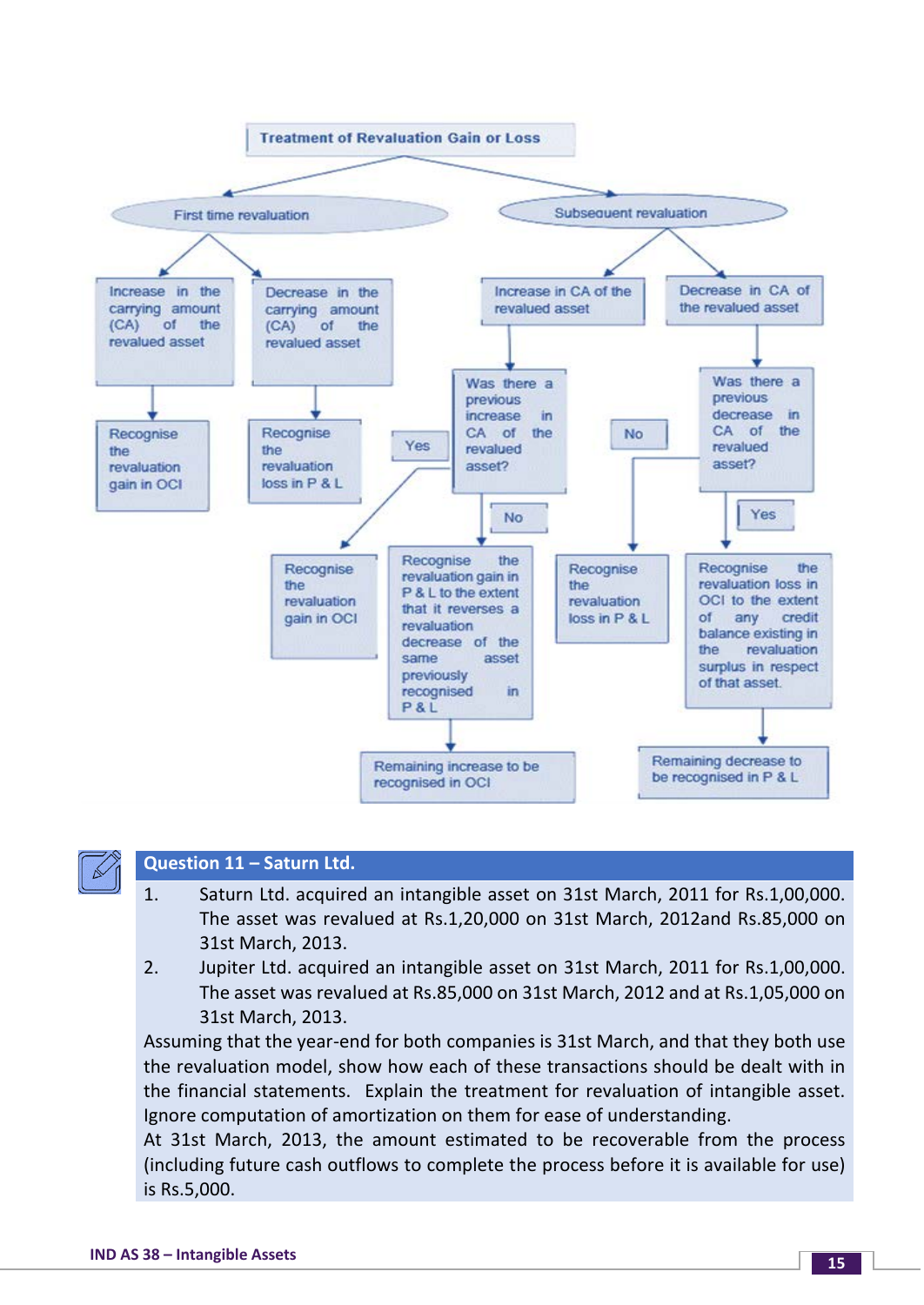What is the carrying amount of the intangible asset at 31st March, 2013 and the charge to profit or loss for 2012-2013?



The accounting for an intangible asset is based on its useful life. An intangible asset with a finite useful life is amortised, and an intangible asset with an indefinite useful life is not amortised and tested for impairment.

# **9. INTANGIBLE ASSET WITH FINITE USEFULL LIVES :**

# **Depreciable amount :**

The depreciable amount of an intangible asset with a finite useful life is allocated on a systematic basis over its useful life. The depreciable amount of an asset is defined as the cost of an asset, or other amount substituted for cost, less its residual value.

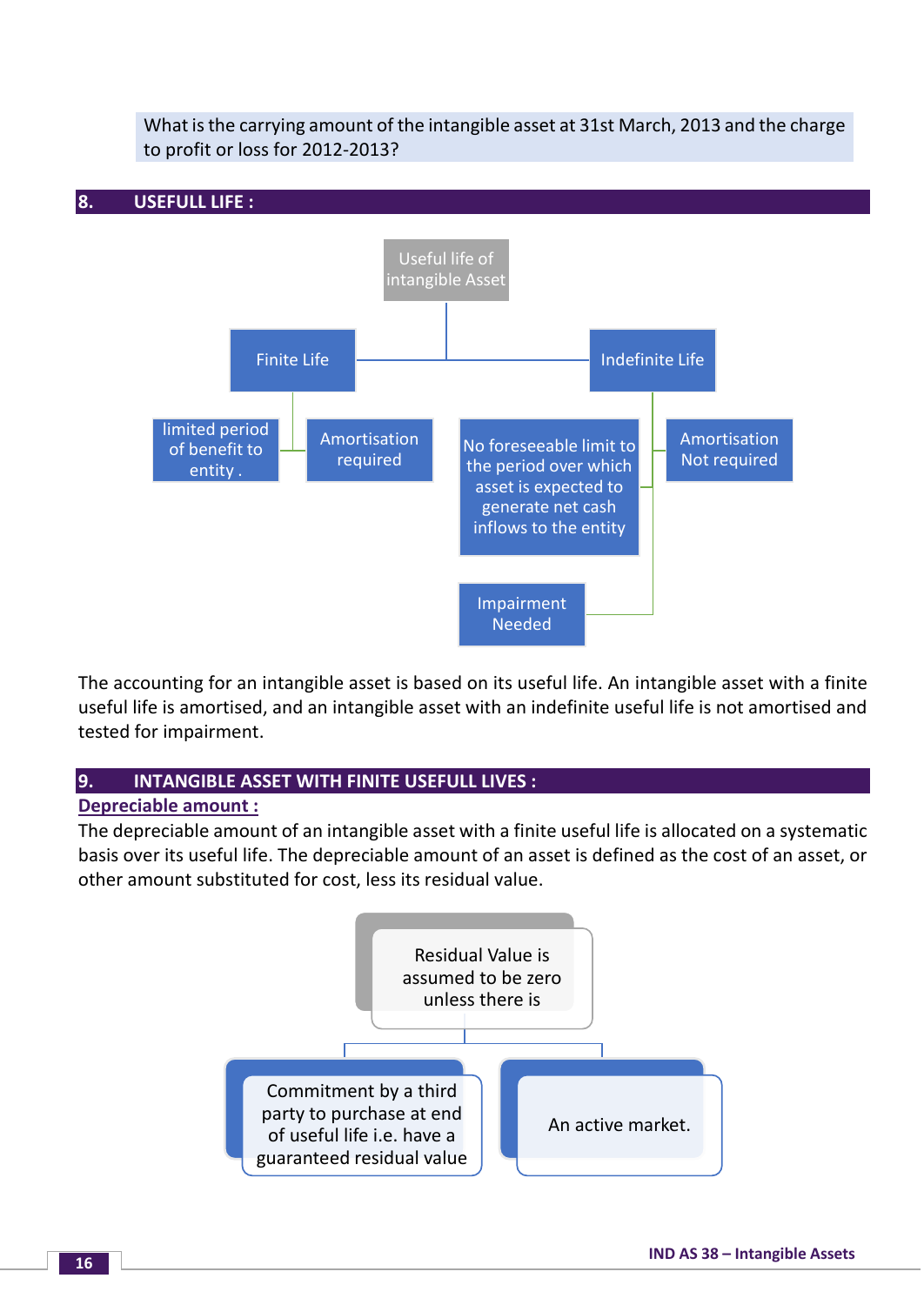# **Residual Value :**

# **Review of amortisation period**

The amortisation period for an intangible asset with a finite useful life should be reviewed at least at each financial year-end. If the expected useful life of the asset is different from previous estimates, the amortization period should be changed accordingly. Such change is accounted for as a change in accounting estimates in accordance with Ind AS 8.



# **AMORTIZATION METHOD :**

The amortisation method used should reflect the pattern in which the asset's future economic benefits are expected to be consumed by the entity. If that pattern cannot be determined reliably, the straight-line method should be used.

A variety of amortisation methods can be used to allocate the depreciable amount of an asset on a systematic basis over its useful life. These methods include the straight-line method, the diminishing balance method and the units of production method.

#### **Example : An acquired customer list**

A direct-mail marketing company acquires a customer list and expects that it will be able to derive benefit from the information on the list for at least one year, but no more than three years. The customer list would be amortised over management's best estimate of its useful life, say 18 months. Although the direct-mail marketing company may intend to add customer names and other information to the list in the future, the expected benefits of the acquired customer list relate only to the customers on that list at the date it was acquired. The customer list also would be reviewed for impairment in accordance with Ind AS 36, Impairment of Assets, by assessing at the end of each reporting period whether there is any indication that the customer list may be impaired.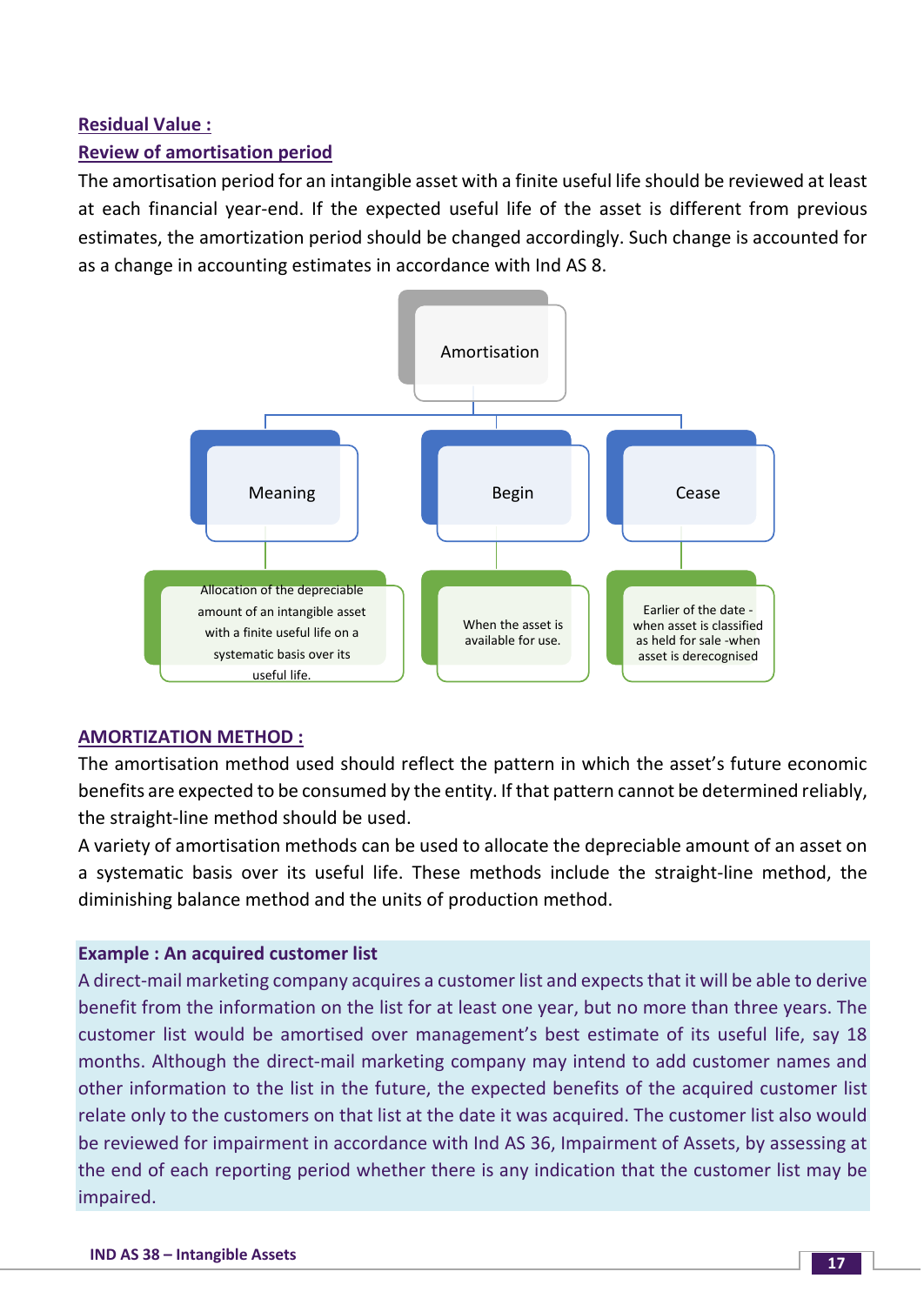# **Example : An acquired patent that expires in 15 years**

The product protected by the patented technology is expected to be a source of net cash inflows for at least 15 years. The entity has a commitment from a third party to purchase that patent in five years for 60 per cent of the fair value of the patent at the date it was acquired, and the entity intends to sell the patent in five years.

The patent would be amortised over its five-year useful life to the entity, with a residual value equal to the present value of 60 per cent of the patent's fair value at the date it was acquired. It may be noted that the estimated useful life has to be considered with reference to the entity only though the total life of the patent is much higher i.e., 15 years. The patent would also be reviewed for impairment in accordance with Ind AS 36 by assessing at the end of each reporting period whether there is any indication that it may be impaired.

# **Example : An acquired copyright that has a remaining legal life of 50 years**

An analysis of consumer habits and market trends provides evidence that the copyrighted material will generate net cash inflows for only 30 more years.

It needs to be noted that although the remaining legal life of the patent is 50 years, however the useful life from the entity's perspective is only 30 years. The copyright would be amortised over its 30-years estimated useful life. The copyright also would be reviewed for impairment in accordance with Ind AS 36 by assessing at the end of each reporting period whether there is any indication that it may be impaired.

# **Example A: An acquired broadcasting licence that expires in five years**

The broadcasting licence is renewable every 10 years if the entity provides at least an average level of service to its customers and complies with the relevant legislative requirements. The licence may be renewed indefinitely at little cost and has been renewed twice before the most recent acquisition. The acquiring entity intends to renew the licence indefinitely and evidence supports its ability to do so. Historically, there has been no compelling challenge to the licence renewal. The technology used in broadcasting is not expected to be replaced by another technology at any time in the foreseeable future. Therefore, the licence is expected to contribute to the entity's net cash inflows indefinitely.

The broadcasting licence would be treated as having an indefinite useful life because it is expected to contribute to the entity's net cash inflows indefinitely. Therefore, the licence would not be amortised until its useful life is determined to be finite. The licence would be tested for impairment in accordance with Ind AS 36 annually and whenever there is an indication that it may be impaired.

# **Example : The broadcasting licence in Example A**

The licensing authority subsequently decides that it will no longer renew broadcasting licences, but rather will auction the licences. At the time the licensing authority's decision is made, the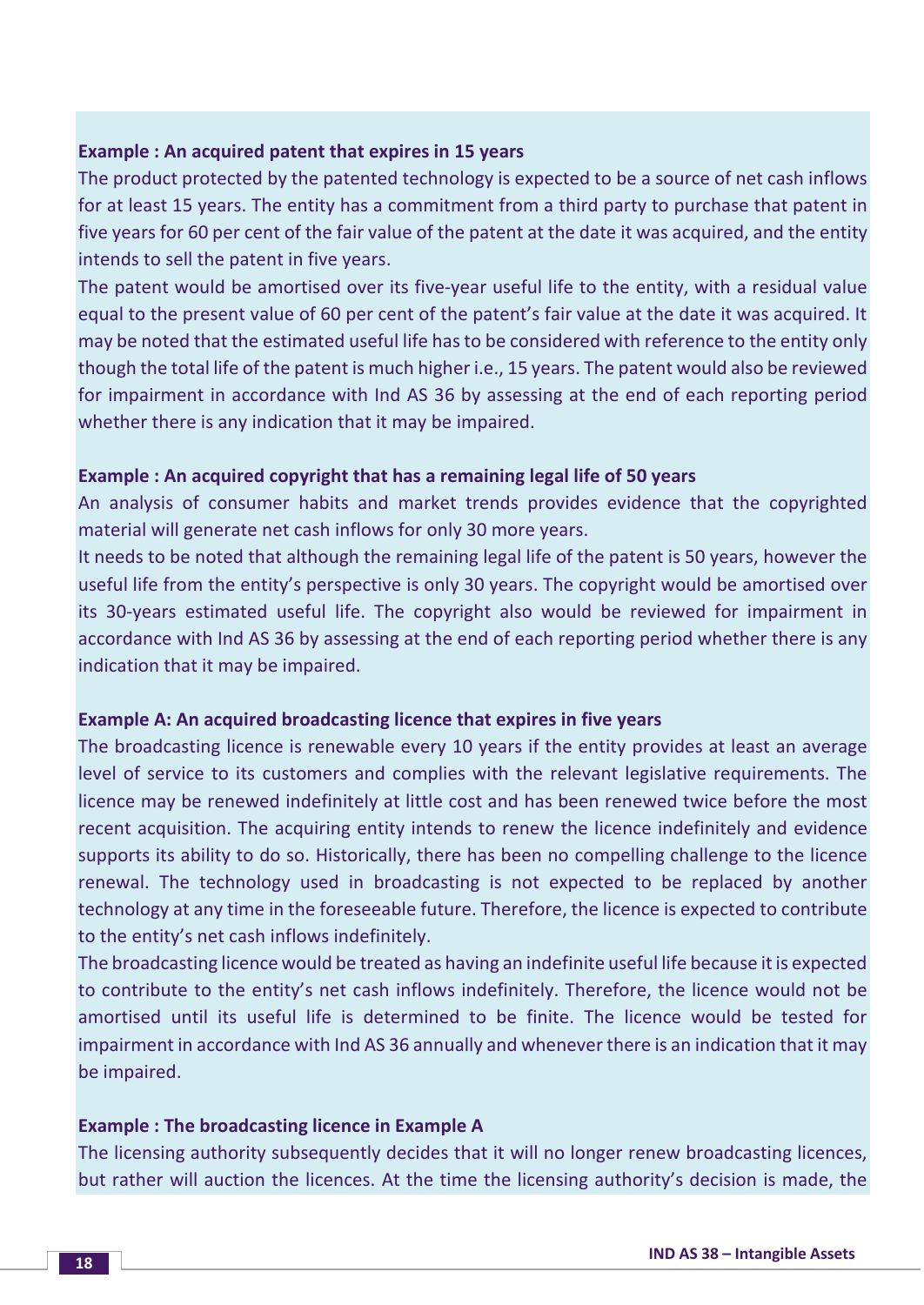entity's broadcasting licence has three years until it expires. The entity expects that the licence will continue to contribute to net cash inflows until the licence expires.

Because the broadcasting licence can no longer be renewed, its useful life is no longer indefinite. Thus, the acquired licence would be amortised over its remaining three-year useful life and immediately tested for impairment in accordance with Ind AS 36.

**Example :** An acquired airline route authority between two European cities that expires in three years

The route authority may be renewed every five years, and the acquiring entity intends to comply with the applicable rules and regulations surrounding renewal. Route authority renewals are routinely granted at a minimal cost and historically have been renewed when the airline has complied with the applicable rules and regulations. The acquiring entity expects to provide service indefinitely between the two cities from its hub airports and expects that the related supporting infrastructure (airport gates, slots, and terminal facility leases) will remain in place at those airports for as long as it has the route authority. An analysis of demand and cash flows supports those assumptions.

Because the facts and circumstances support the acquiring entity's ability to continue providing air service indefinitely between the two cities, the intangible asset related to the route authority is treated as having an indefinite useful life. Therefore, the route authority would not be amortised until its useful life is determined to be finite. It would be tested for impairment in accordance with Ind AS 36 annually and whenever there is an indication that it may be impaired.

**Example :** An acquired trademark used to identify and distinguish a leading consumer product that has been a market-share leader for the past eight years

The trademark has a remaining legal life of five years but is renewable every 10 years at little cost. The acquiring entity intends to renew the trademark continuously and evidence supports its ability to do so. An analysis of (1) product life cycle studies, (2) market, competitive and environmental trends, and (3) brand extension opportunities provides evidence that the trademarked product will generate net cash inflows for the acquiring entity for an indefinite period.

The trademark would be treated as having an indefinite useful life because it is expected to contribute to net cash inflows indefinitely. Though the remaining legal life is five years, the possibility that it can be renewed every ten years and the entity's intention to renew the same leads to the conclusion that the trademark has an indefinite useful life. Therefore, the trademark would not be amortised until its useful life is determined to be finite. It would be tested for impairment in accordance with Ind AS 36 annually and whenever there is an indication that it may be impaired.

**Example :** A trademark acquired 10 years ago that distinguishes a leading consumer product The trademark was regarded as having an indefinite useful life when it was acquired because the trademarked product was expected to generate net cash inflows indefinitely. However,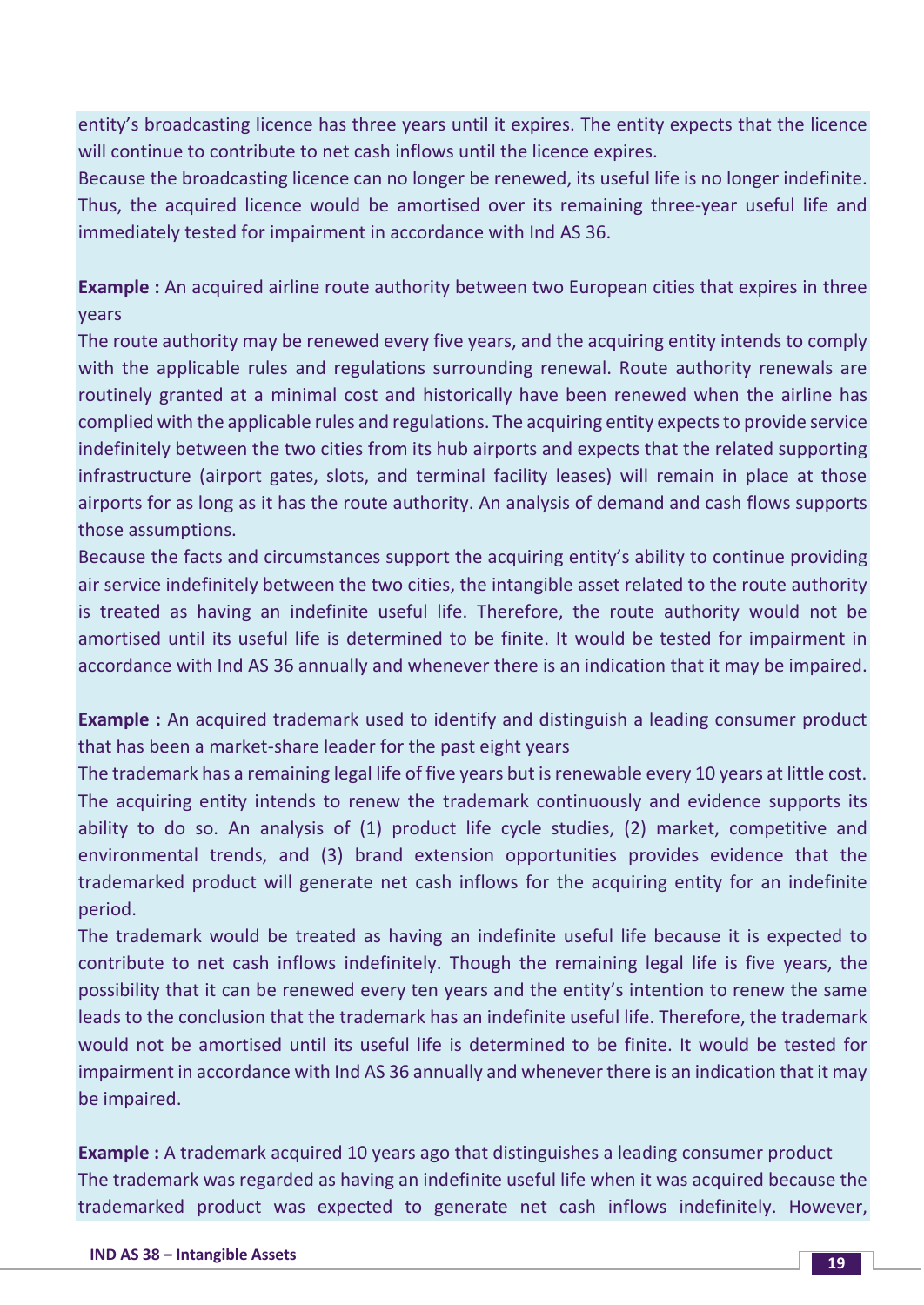unexpected competition has recently entered the market and will reduce future sales of the product. Management estimates that net cash inflows generated by the product will be 20 per cent less for the foreseeable future. However, management expects that the product will continue to generate net cash inflows indefinitely at those reduced amounts.

As a result of the projected decrease in future net cash inflows, the entity determines that the estimated recoverable amount of the trademark is less than its carrying amount, and an impairment loss is recognised. Because it is still regarded as having an indefinite useful life, the trademark would continue not to be amortised but would be tested for impairment in accordance with Ind AS 36 annually and whenever there is an indication that it may be impaired.

**Example :** Trademark for a line of products that was acquired several years ago in a business combination

At the time of the business combination the acquiree had been producing the line of products for 35 years with many new models developed under the trademark. At the acquisition date the acquirer expected to continue producing the line, and an analysis of various economic factors indicated there was no limit to the period the trademark would contribute to net cash inflows. Consequently, the trademark was not amortised by the acquirer. However, management has recently decided that production of the product line will be discontinued over the next four years. Because the useful life of the acquired trademark is no longer regarded as indefinite, the carrying amount of the trademark would be tested for impairment in accordance with Ind AS 36 and amortised over its remaining four-year useful life.

#### **10. INTANGIBLE ASSET WITH INFINITE USEFULL LIVES :**

- 1. An intangible asset with an indefinite useful life should not be amortised.
- 2. In accordance with Ind AS 36, an entity is required to test an intangible asset with an indefinite useful life for impairment by comparing its recoverable amount with its carrying amount
	- a. annually; and
	- b. whenever there is an indication that the intangible asset may be impaired.
- 3. The useful life of an intangible asset that is not being amortised should be reviewed each period to determine whether events and circumstances continue to support an indefinite useful life assessment for that asset. If they do not, the change in the useful life assessment from indefinite to finite is accounted for as a change in an accounting estimate in accordance with Ind AS 8.

In accordance with Ind AS 36, reassessing the useful life of an intangible asset as finite rather than indefinite is an indicator that the asset may be impaired. As a result, the entity tests the asset for impairment by comparing its recoverable amount, determined in accordance with Ind AS 36, with its carrying amount, and recognising any excess of the carrying amount over the recoverable amount as an impairment loss.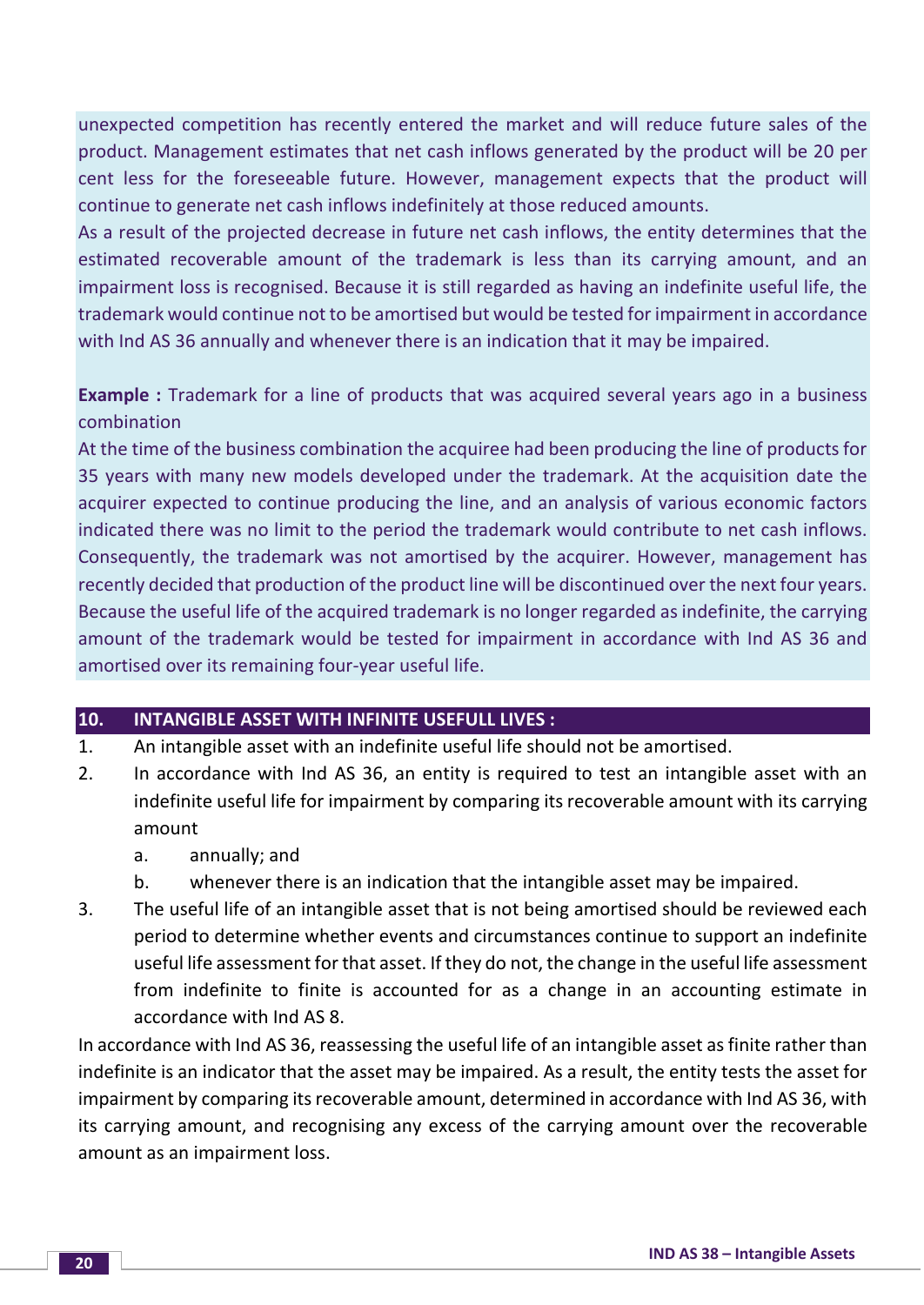

# **11. IMPAIRMENT :**

- 1. To determine whether an intangible asset is impaired, an entity applies Ind AS 36. That Standard explains when and how an entity reviews the carrying amount of its assets, how it determines the recoverable amount of an asset and when it recognises or reverses an impairment loss.
- 2. For an intangible asset with indefinite useful lives, an impairment review is required at least annually.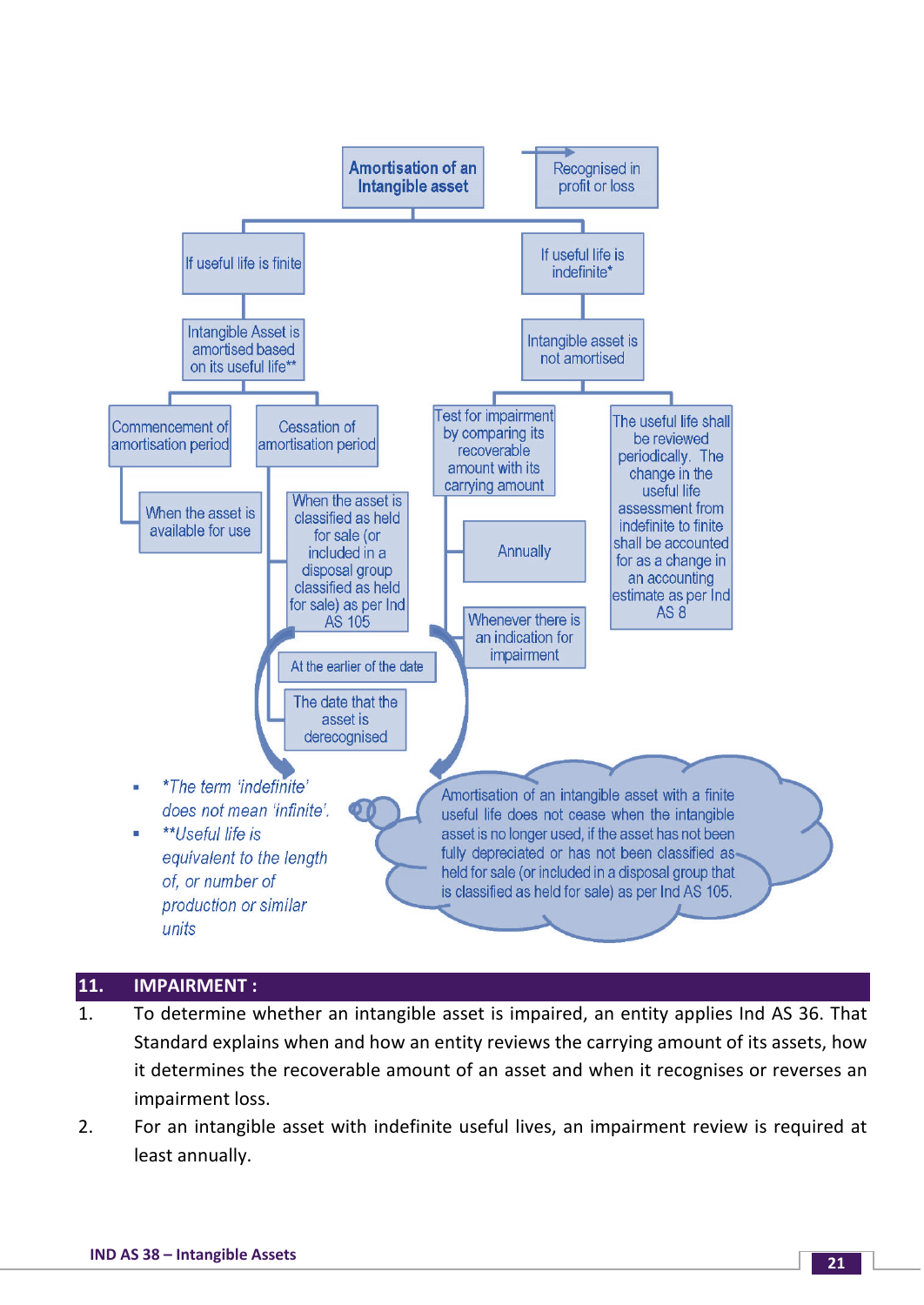#### **12. RETIREMENTS AND DISPOSALS :**

- 1. An intangible asset should be derecognised:
	- a. on disposal; or
	- b. when no future economic benefits are expected from its use or disposal The disposal of an intangible asset may occur in a variety of ways (e.g. by sale, by entering into a finance lease, or by donation)
- 2. The gain or loss arising from the derecognition of an intangible asset should be determined as the difference between the net disposal proceeds, if any, and the carrying amount of the asset. It is to be recognised in profit or loss when the asset is derecognized (unless Ind AS 17 requires otherwise on a sale and leaseback). Gains should not be classified as revenue.

# **13. SELF PRACTICE QUESTIONS :**



# **Question 12 – X Limited**

X Limited engaged in the business of manufacturing fertilisers entered into a technical collaboration agreement with a foreign company Y Limited. As a result, Y Limited would provide the technical know-how enabling X Limited to manufacture fertiliser in a more efficient way. X Limited paid Rs.10,00,00,000 for the use of know-how for a period of 5 years. X Limted estimates the production of fertiliser as follows:

| Year | (In metric tons) |
|------|------------------|
| 1    | 50,000           |
| 2    | 70,000           |
| 3    | 1,00,000         |
| 4    | 1,20,000         |
| 5    | 1,10,000         |

At the end of the 1st year, it achieved its targeted production. At the end of 2nd year, 65,000 metric tons of fertiliser was being manufactured, and X Limited considered to revise the estimates for the next 3 years. The revised figures are 85,000, 1,05,000 and 1,15,000 metric tons for year 3, 4 & 5 respectively.

How will X Limited amortise the technical know-how fees as per Ind AS 38?



# **Question 13 – Y Ltd.**

Y Ltd. purchased a patent right on April 1, 2011, for Rs.3,00,000; which has a legal life of 15 years. However, due to the competitive nature of the product, the management estimates a useful life of only 5 years. Straight-line amortisation is determined by the management to be the best method. As at April 1, 2012, management is uncertain that the process can actually be made economically feasible, and decides to write down the patent to an estimated market value of Rs.1,50,000 and decides to amortise over 2 years. As at April 1, 2013, having perfected the related production process, the asset is now appraised at a value of Rs.3,00,000. Furthermore, the estimated useful life is now believed to be 4 more years. Determine the value of intangible asset at the end of each financial year.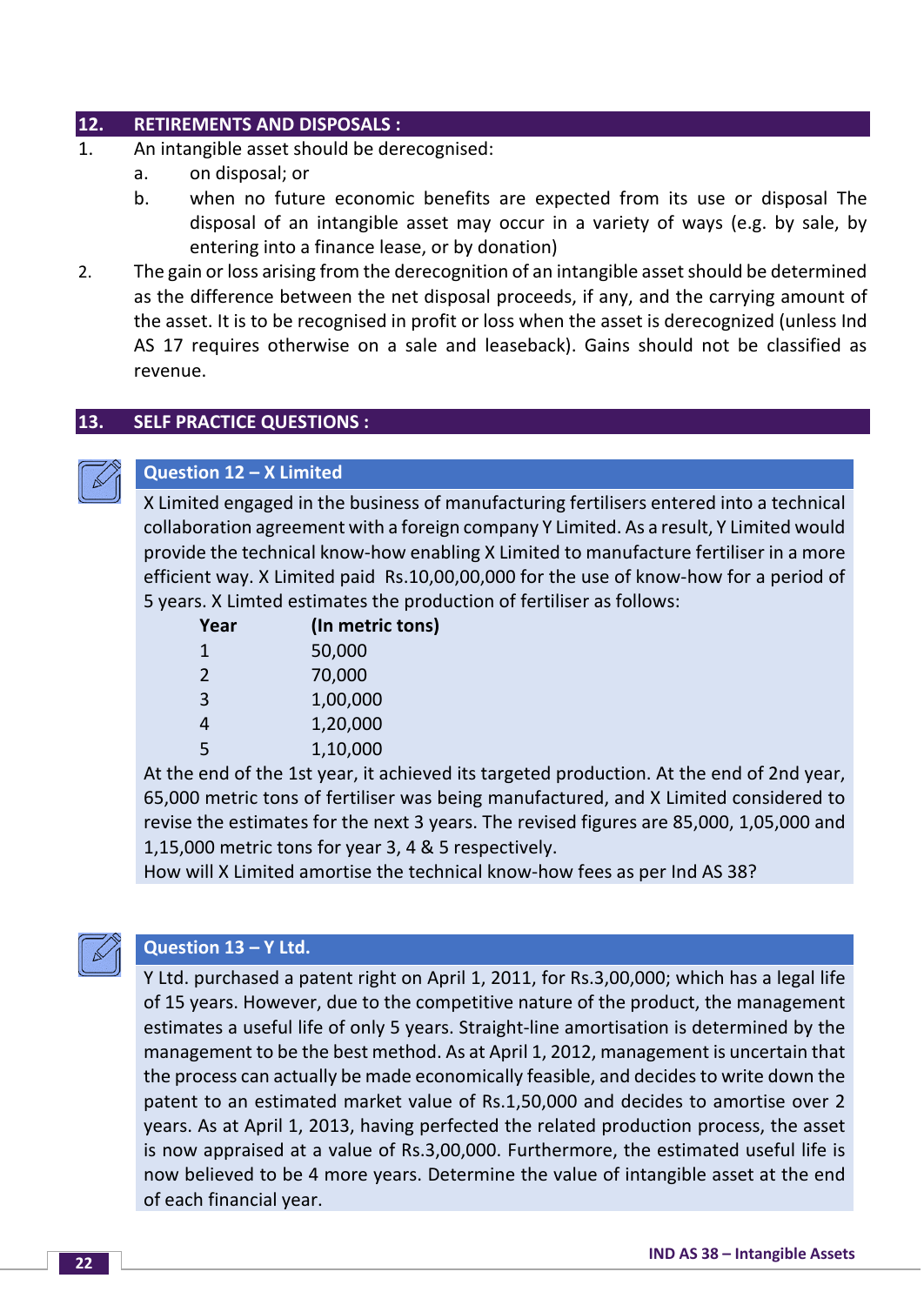# **Question 14 – X Pharmaceutical Ltd.**

X Pharmaceutical Ltd. seeks your opinion in respect of following accounting transactions:

- 1. Acquired a 4 year license to manufacture a specialised drug at a cost of Rs.1,00,00,000 at the start of the year. Production commenced immediately.
- 2. Also purchased another company at the start of year. As part of that acquisition the company acquired a brand with a FV of Rs.3,00,00,000 based on sales revenue. The life of the brand is estimated at 15 years.
- 3. Spent Rs.1,00,00,000 on an advertising campaign during the first six months. Subsequent sales have shown a significant improvement and it is expected this will continue for 3 years.
- 4. It has commenced developing a new drug 'Drug-A'. The project cost would be Rs.10,00,00,000. Clinical trial proved successful and such drug is expected to generate revenue over the next 5 years. Cost incurred (accumulated) till March 31, 2011 is Rs.5,00,00,000.

Balance cost incurred during the financial year 2011-2012 is Rs.5,00,00,000.

5. It has also commenced developing another drug 'Drug B'. It has incurred Rs.50,00,000 towards research expenses till March 31, 2012. The technological feasibility has not yet been established. How the above transactions will be accounted for in the books of account of X Pharmaceutical Ltd?



# **Question 15 – X Ltd.**

X Ltd. is engaged in the business of publishing Journals. They acquired 50% stake in Y Ltd., a company in the same industry. X Ltd. paid purchase consideration of Rs.10,00,00,000 and fair value of net asset acquired is Rs.8,50,00,000. The above purchase consideration includes:

- A. Rs.30,00,000 for obtaining the skilled staff of Y Ltd.
- B. Rs.50,00,000 by way of payment towards 'Non-compete Fee' so as to restrict Y Ltd. to compete in the same line of business for next 5 years.

How should the above transactions be accounted for by X Ltd?

# **Question 16 – Z Ltd.**

Z Ltd. purchased a franchise from a restaurant chain at a cost of Rs.1,00,00,000 and the franchise has 10 years life. In addition, the franchise agreement mentions that the franchisee would also pay the franchisor royalty as a percentage of sales made. Can the franchise rights be treated as an intangible asset under Ind AS 38?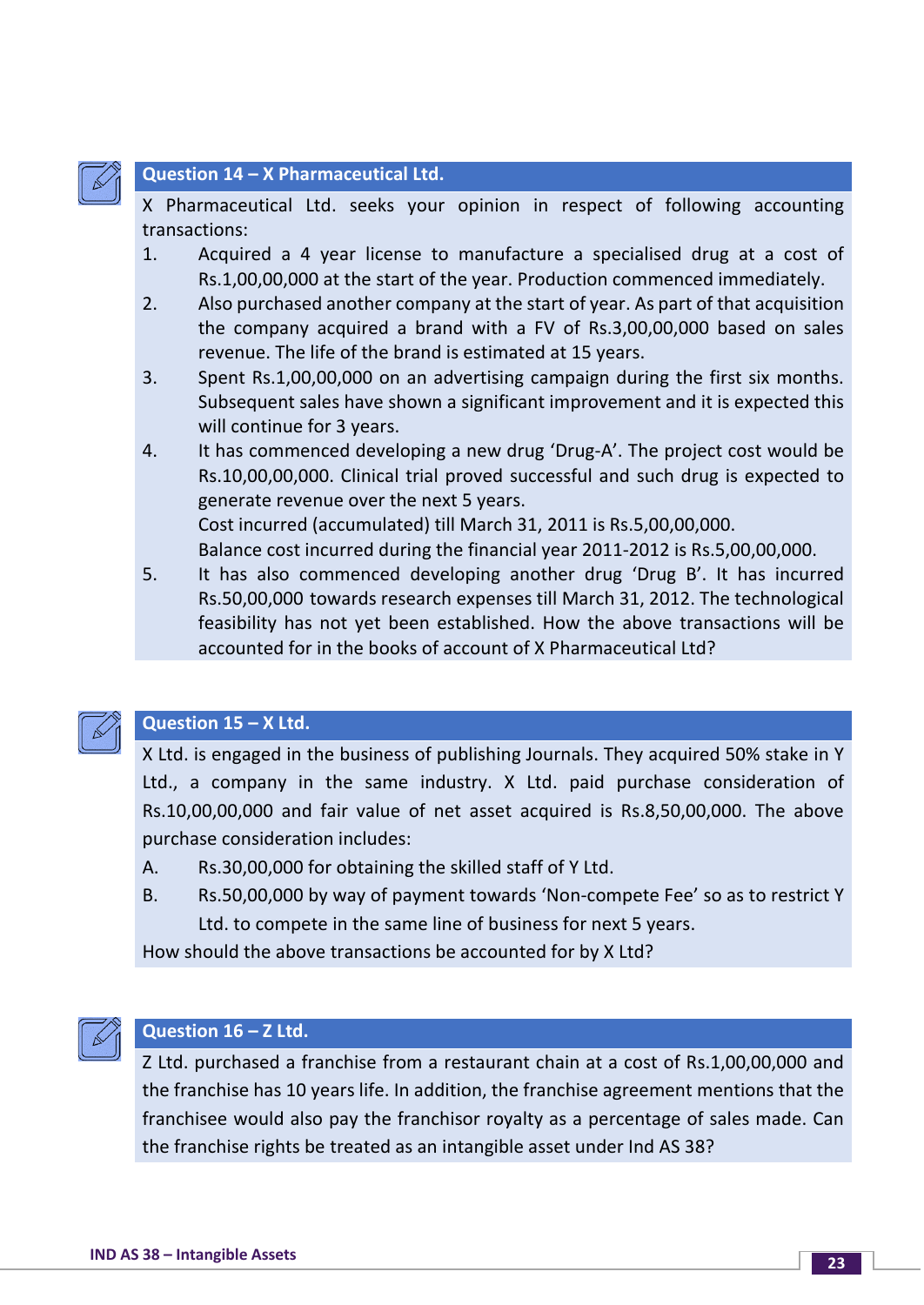

# **Question 17 – An entity**

An entity regularly places advertisements in newspapers advertising its products and includes a reply slip that informs individuals replying to the advertisement that the entity may pass on the individual's details to other sellers of similar products, unless the individual ticks a box in the advertisement.

Over a period of time the entity has assembled a list of customers' names and addresses. The list is provided to other entities for a fee. The entity would like to recognise an asset in respect of the expected future economic benefits to be derived from the list. Can the customer list be treated as an intangible asset under Ind AS 38?



#### **Question 18 – A software company X Ltd.**

A software company X Ltd. is developing new software for the telecom industry. It employs 100 employs engineers trained in that particular discipline who are engaged in the development of the software. X Ltd. feels that it has an excellent HR policy and does not expect any of its employees to leave in the near future. It wants to recognise these set of engineers as a human resources asset in the form of an intangible asset. What would be your advice to X Ltd?



#### **Question 19 – S Ltd.**

S Ltd. has acquired a telecom license from Government to operate mobile telephony in two states of India. Can the cost of acquisition be capitalised as an intangible asset under Ind AS 38?



# **Question 20 – X Ltd.**

X Ltd. purchased a standardised finance software at a list price of Rs.30,00,000 and paid Rs.50,000 towards purchase tax which is non refundable. In addition to this, the entity was granted a trade discount of 5% on the initial list price. X Ltd. incurred cost of Rs.7,00,000 towards customisation of the software for its intended use. X Ltd. purchased a 5 year maintenance contract with the vendor company of Rs.2,00,000. At what cost the intangible asset will be recognised?



#### **Question 21 – P Ltd.**

P Limited in a business combination, purchased the net assets of Q Limited for Rs.4,00,000 on March 31, 2011. The assets and liabilities position of Q Limited just before the acquisition is as follows:

| Assets                      | Cost (in Rs) |
|-----------------------------|--------------|
| Property, Plant & Equipment | 1,00,000     |
| Intangible asset 1          | 20,000       |
| Intangible asset 2          | 50,000       |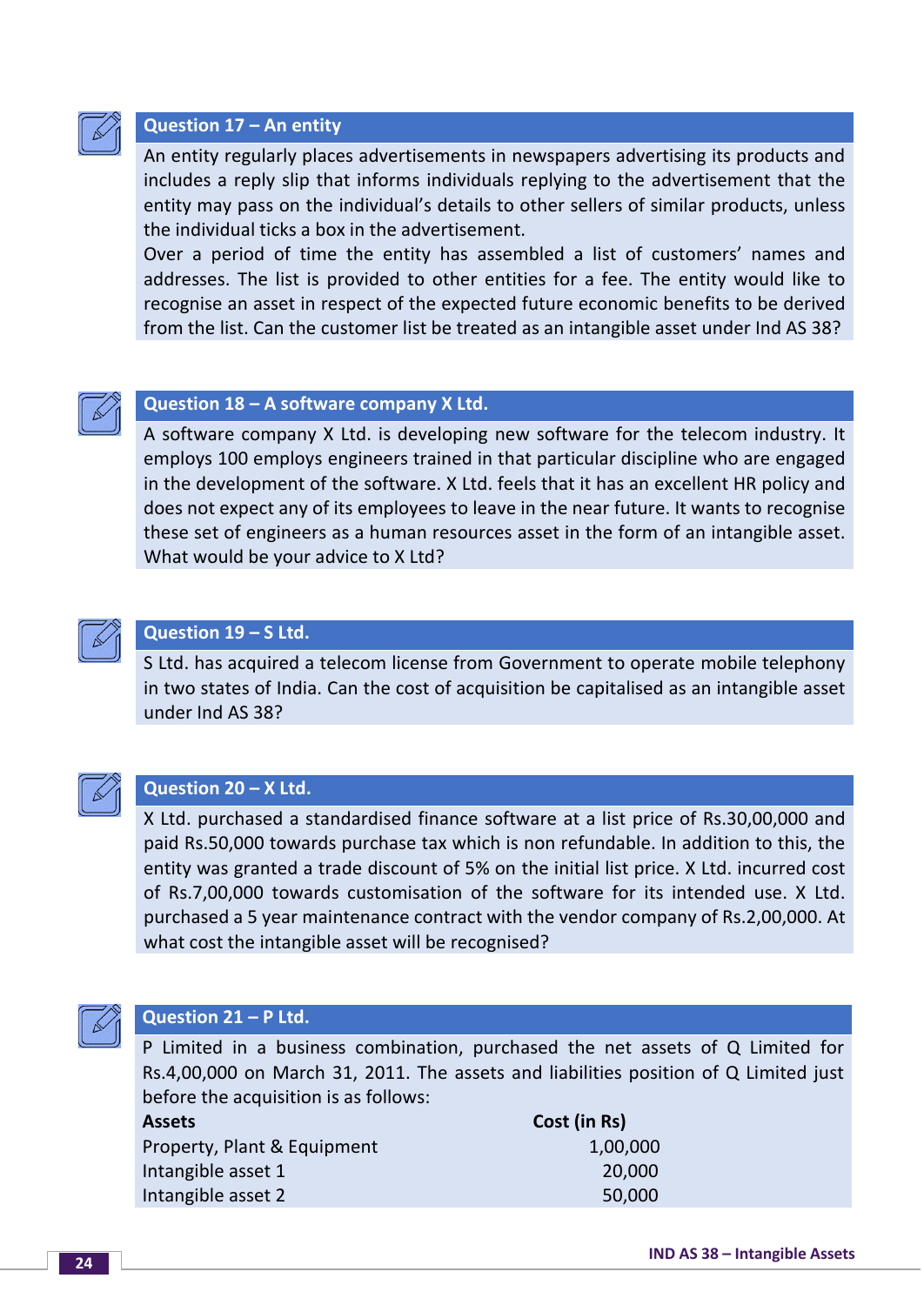| Cash & Bank                                                                              | 1,30,000 |  |
|------------------------------------------------------------------------------------------|----------|--|
| <b>Liabilities</b>                                                                       |          |  |
| Trade payable                                                                            | 50,000   |  |
| The fair market value of the PPE, intangible asset 1 and intangible asset 2 is available |          |  |
| and they are Rs.1,50,000, Rs.30,000 and Rs.70,000 respectively.                          |          |  |
| How would P Limited account for the net assets acquired from Q Limited?                  |          |  |



# **Question 22 – R Ltd.**

R Ltd. acquired S Ltd. on April 30, 2011. The purchase consideration is Rs.50,00,000. The fair value of the tangible assets is Rs.45,00,000. The company estimates the fair value of "in-process research projects" at Rs.10,00,000. No other Intangible asset is acquired by R Ltd. in the transaction. Further, cost incurred by R Ltd. in relation to that research project is as follows:

- A. Rs.5,00,000 as research expenses
- B. Rs.2,00,000 to establish technological feasibility
- C. Rs.7,00,000 for further development cost after technological feasibility is established.

At what amount the intangible asset should be measured under Ind AS 38?



# **Question 23 – X Ltd.**

X Ltd. acquired a patent right of manufacturing drug from Y Ltd. In exchange X Ltd. gives its intellectual property right to Y Ltd. Current market value of the patent and intellectual property rights are Rs.20,00,000 and Rs.18,00,000 respectively. At what value patent right should be initially recognised in the books of X Ltd. in following two situations?

A. X Ltd. did not pay any cash to Y Ltd.

B. X Ltd. pays Rs.2,00,000 to Y Ltd.



# **Question 24 – X Garments Ltd.**

X Garments Ltd. spent Rs.1,00,00,000 towards promotions for a fashion show by way of various on-road shows, contests etc.

After that event, it realised that the brand name of the entity got popular and resultantly, subsequent sales have shown a significant improvement. It is further expected that this hike will have an effect over the next 2-3 years.

How the entity should account for the above cost incurred on promoting such show?



# **Question 25 – An entity**

An entity is developing a new production process. During 2011-2012, expenditure incurred was Rs.1,000, of which Rs.900 was incurred before March 1, 2012 and Rs.100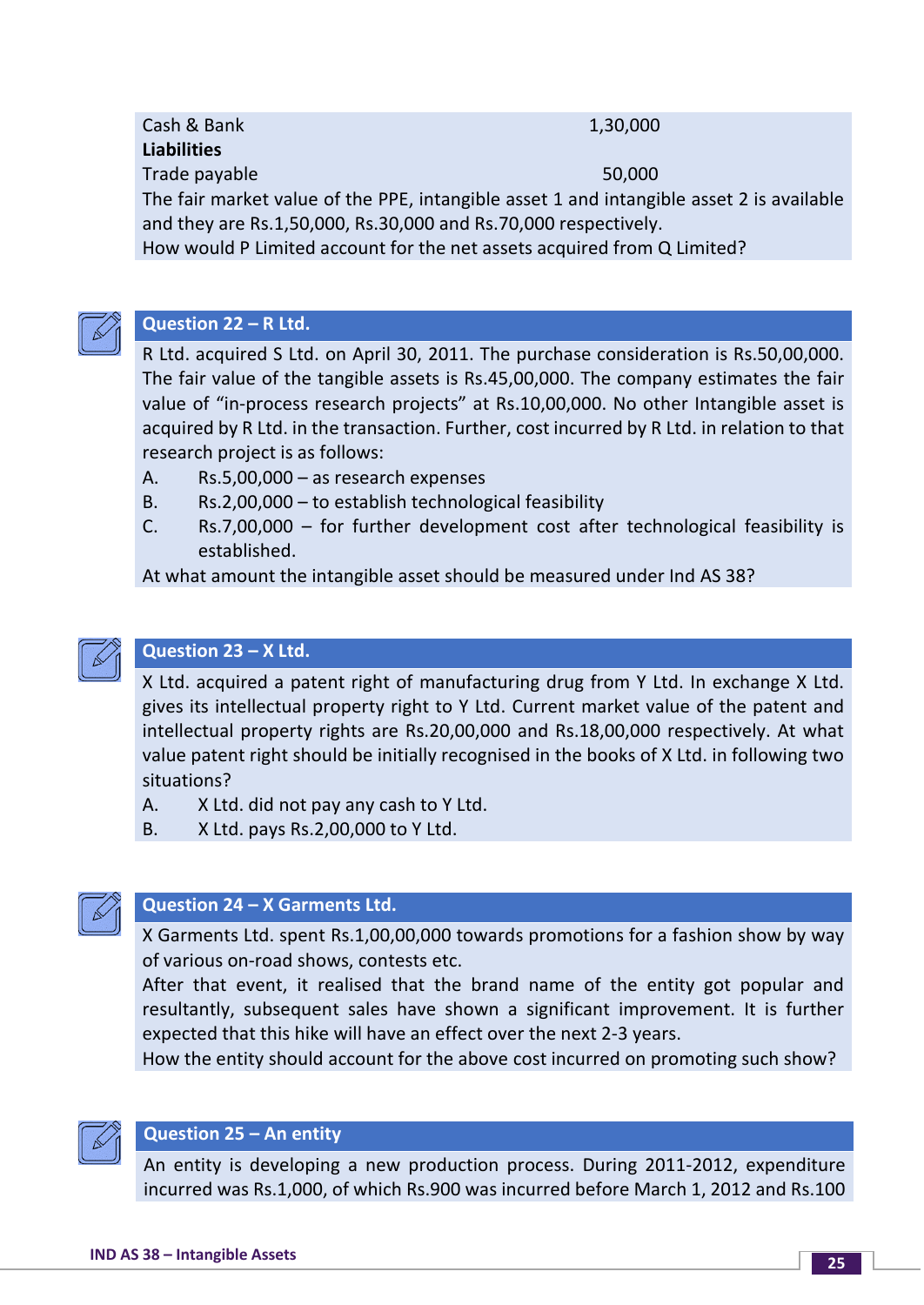was incurred between March 1, 2012 and March 31, 2012. The entity is able to demonstrate that at March 1, 2012, the production process met the criteria for recognition as an intangible asset. The recoverable amount of the know-how embodied in the process (including future cash outflows to complete the process before it is available for use) is estimated to be Rs.500.

During 2012-2013, expenditure incurred is Rs.2,000. At the end of 2013, the recoverable amount of the know-how embodied in the process (including future cash outflows to complete the process before it is available for use) is estimated to be Rs.1,900.



# **Question 26 – T Ltd.**

T Ltd. is engaged is developing computer software. The expenditures incurred by T Ltd. in pursuance of its development of software is given below:

- A. Paid Rs.2,00,000 towards salaries of the program designers.
- B. Incurred Rs.5,00,000 towards other cost of completion of program design.
- C. Incurred Rs.2,00,000 towards cost of coding and establishing technical feasibility.
- D. Paid Rs.7,00,000 for other direct cost after establishment of technical feasibility.
- E. Incurred Rs.2,00,000 towards other testing costs.
- F. A focus group of other software developers was invited to a conference for the introduction of this new software. Cost of the conference aggregated to Rs.70,000.
- G. On March 15, 20X1, the development phase was completed and a cash flow budget was prepared.

Net profit for the year was estimated to be equal Rs.40,00,000. How T Ltd. should account for the above mentioned cost?



# **Question 27 – A Ltd.**

A Ltd. has started developing a new production process in financial year 2011-2012. Total expenditure incurred till September 30, 2013, was Rs.1,00,00,000 . The expenditure on the development of the production process meets the recognition criteria on July 1, 2011. The records of A Ltd. show that, out of total Rs.1,00,00,000, Rs.70,00,000 were incurred during July to September, 2011. A Ltd. publishes its financial results quarterly. How A Ltd. should account for the development expenditure?



# **Question 28 – X Ltd.**

X Ltd. decides to revalue its intangible assets on April 1, 2011. On the date of revaluation, the intangible assets stand at a cost of Rs.1,00,00,000 and accumulated amortization is Rs.40,00,000. The intangible assets are revalued at Rs.1,50,00,000. How should X Ltd. account for the revalued intangible assets in its books of account?